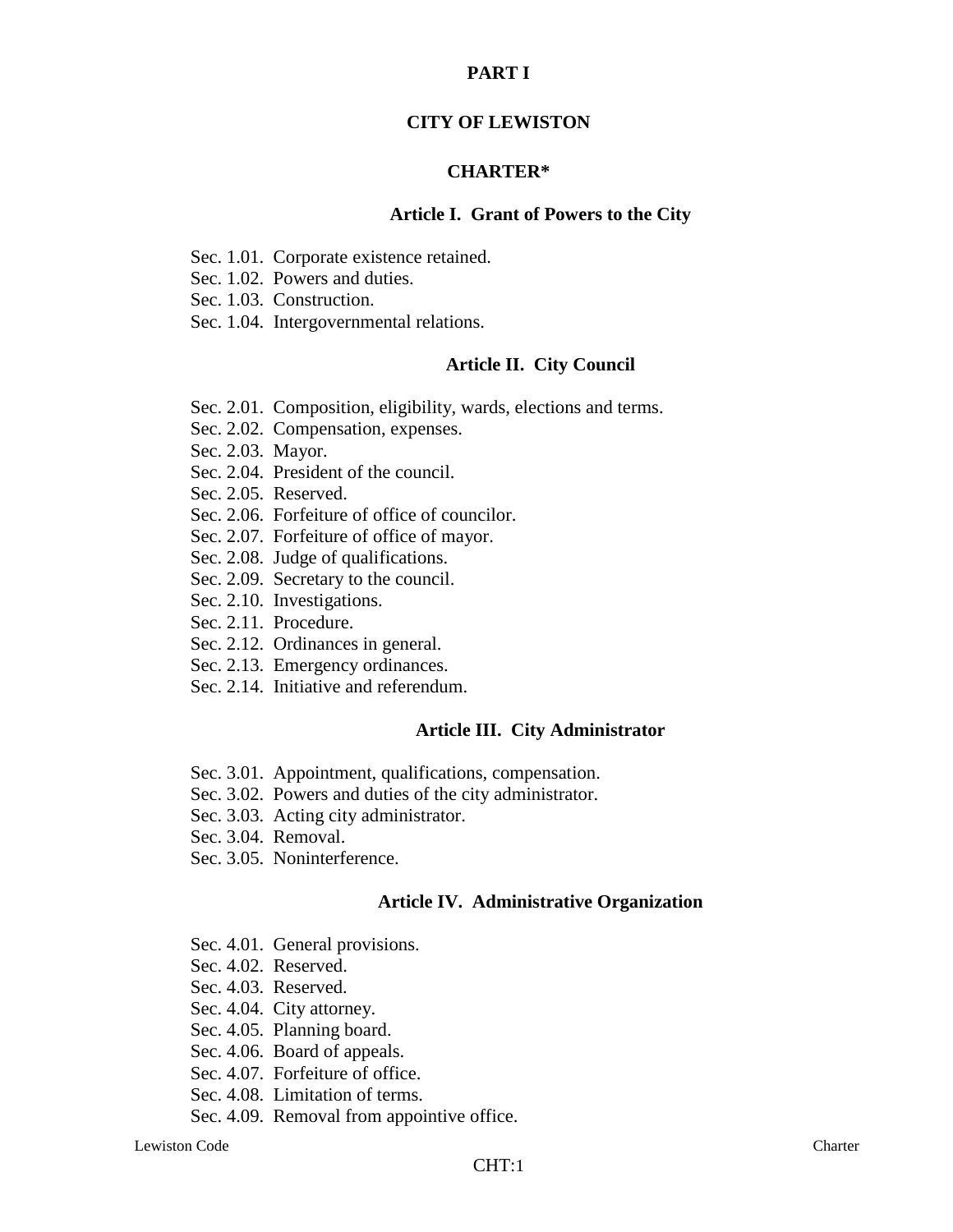## **Article V. School Administration**

- Sec. 5.01. School committee.
- Sec. 5.02. Judge of qualifications.
- Sec. 5.03. Chairman.
- Sec. 5.04. Powers and duties.
- Sec. 5.05. General supervision over finances.
- Sec. 5.06. Meetings.
- Sec. 5.07. Quorum.
- Sec. 5.08. Record.
- Sec. 5.09. Voting.

# **Article VI. Financial Procedures**

- Sec. 6.01. Fiscal year.
- Sec. 6.02. Submission of budget and budget message.
- Sec. 6.03. Budget message.
- Sec. 6.04. Budget.
- Sec. 6.05. Capital program.
- Sec. 6.06. Council action on budget.
- Sec. 6.07. Council action on capital program.
- Sec. 6.08. Public records.
- Sec. 6.09. Amendments after adoption.
- Sec. 6.10. Lapse of appropriations.
- Sec. 6.11. Administration of the budget.
- Sec. 6.12. Annual postaudit.
- Sec. 6.13. Temporary borrowing.
- Sec. 6.14. Bond issues.
- Sec. 6.15. Finance committee.

# **Article VII. Nominations and Elections**

- Sec. 7.01. Conduct of elections.
- Sec. 7.02. Nomination by petition.
- Sec. 7.03. Names on ballots.
- Sec. 7.04. Order of candidate surnames.
- Sec. 7.05. Write-In Candidates.
- Sec. 7.06. Election posting.
- Sec. 7.07. Determination of election results.
- Sec. 7.08. Wardens and ward clerks.

# **Article VIII. General Provisions**

- Sec. 8.01. Terms of officers and employees.
- Sec. 8.02. First council meeting.
- Sec. 8.03. Swearing in officers.
- Sec. 8.04. Personal financial interest.
- Sec. 8.05. Prohibitions.
- Sec. 8.06. Reserved.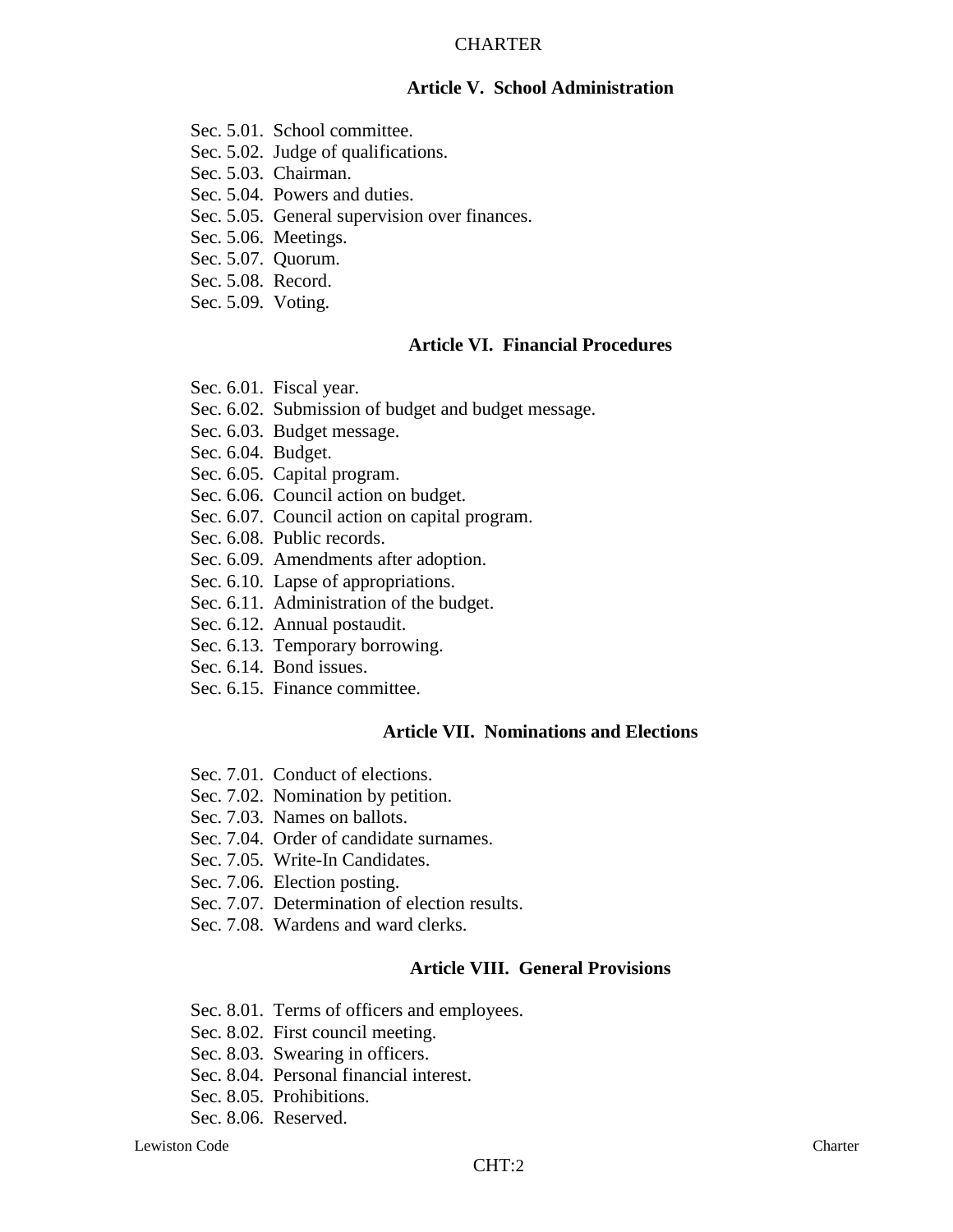Sec. 8.07. Failure of appointment by mayor.

Sec. 8.08. Reference to statute.

Sec. 8.09. Periodic Charter Review.

Sec. 8.10. Separability.

#### **Article IX. Transitional Provisions**

Sec. 9.01. Pending matters. Sec. 9.02. Municipal laws. Sec. 9.03. State laws.

**\*Editor's note:** Printed herein is the Charter of the City of Lewiston, Maine, being Ordinance No. C79-1, as adopted at a special municipal election on June 19, 1979, and effective on January 7, 1980. Amendments to the Charter are indicated by parenthetical history notes following amended provisions. The absence of a history note indicates that the provision remains unchanged from the original Charter. Obvious misspellings have been corrected without notation. For stylistic purposes, a uniform system of headings, catchlines and citations to state statutes has been used. Additions made for clarity are indicated by brackets.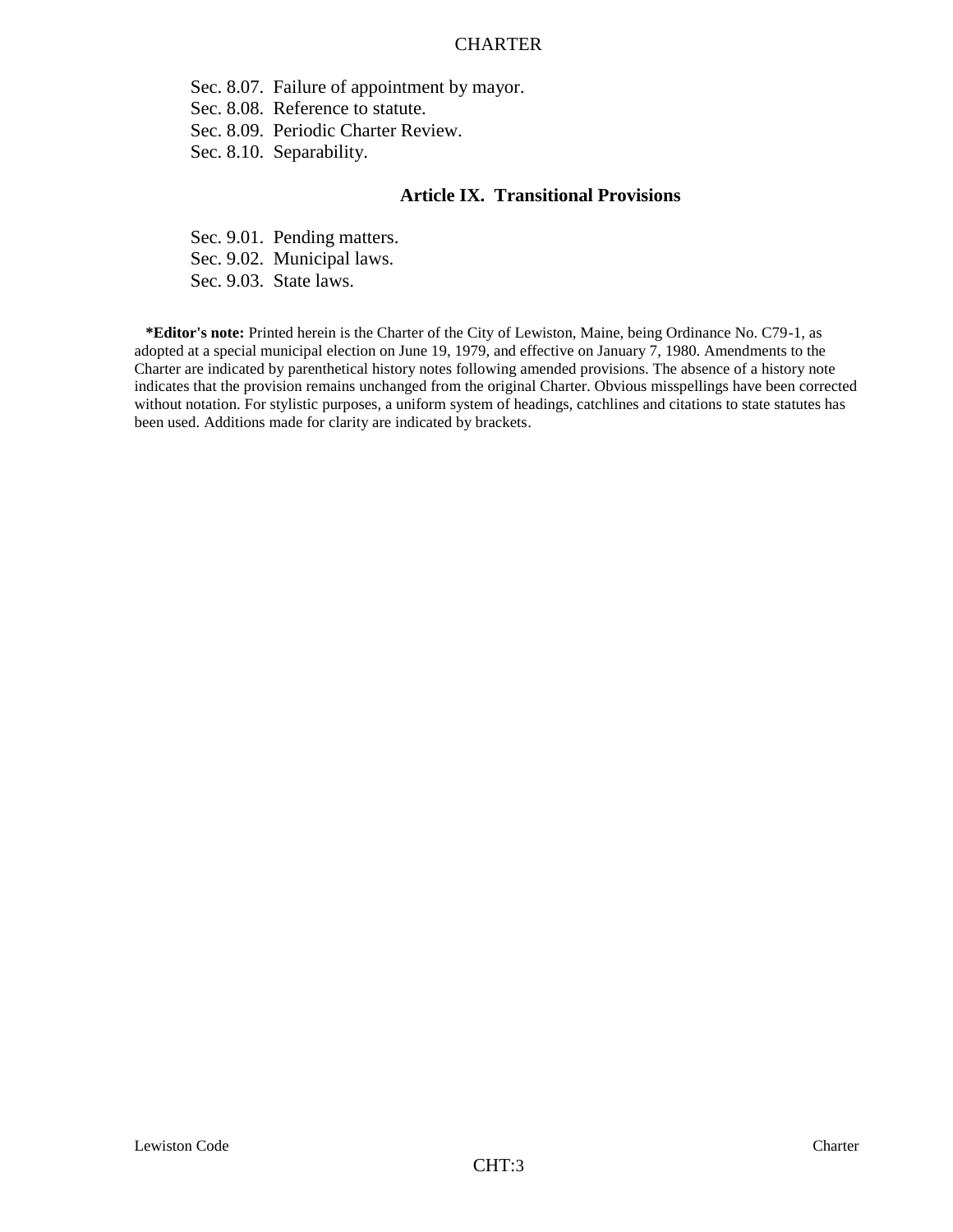## **PREAMBLE**

By this action, we, the inhabitants of the City of Lewiston, establish this charter to secure the benefits of local self-government and to provide for the general health, safety, and welfare of our community. In so doing, we establish a local government that serves the common good while ensuring that every individual has an equal opportunity to participate fully in the economic, cultural and intellectual life of the city. We affirm the values of representative democracy, professional and accountable management, strong political leadership, citizen participation, and diversity and inclusiveness, all with the goal of committing to and pursuing the common good.

(Amd. effective 12-2-21)

# **ARTICLE I. GRANT OF POWERS TO THE CITY**

### **Sec. 1.01. Corporate existence retained.**

The inhabitants of the City of Lewiston shall continue to be a body politic and corporate by the name of the City of Lewiston, and shall have, exercise and enjoy all the rights, immunities, powers, privileges and franchises and shall be subject to all the duties, liabilities and obligations provided for herein or otherwise, pertaining to or incumbent upon said city as a municipal corporation or to the inhabitants or municipal authorities thereof; and may enact reasonable by-laws, regulations and ordinances for municipal purposes, not inconsistent with the constitution and laws of the State of Maine, and impose penalties for the breach thereof to be recovered for such uses as said by-laws, regulations or ordinances shall provide.

(Amd. effective 12-6-12)

## **Sec. 1.02. Powers and duties.**

- (a) The administration of all the fiscal, prudential and municipal affairs of said city, with the government thereof, except the general management, care, conduct and control of the schools of said city, which shall be vested in a school committee as hereinafter provided, and also except as otherwise provided by this Charter, shall be and are vested as the mayor and council, all of whom shall be qualified voters of said city, and shall be sworn in the manner hereinafter prescribed.
- (b) The mayor and members of the city council shall be and constitute the municipal officers of the City of Lewiston for all purposes required by statute and, except as otherwise herein specifically provided, shall have all powers and authority given to, and perform all duties required of, municipal officers and mayors of cities under the laws of this state. The mayor, when acting as a municipal officer, shall be entitled to vote to break a tie, when a council vacancy exists, when a councilor is absent from a meeting, when a councilor has been recused due to a conflict of interest.
- (c) All other powers now or hereafter vested in the inhabitants of said city, and all powers granted by this Charter, except as herein otherwise provided, shall be vested in the mayor and city council.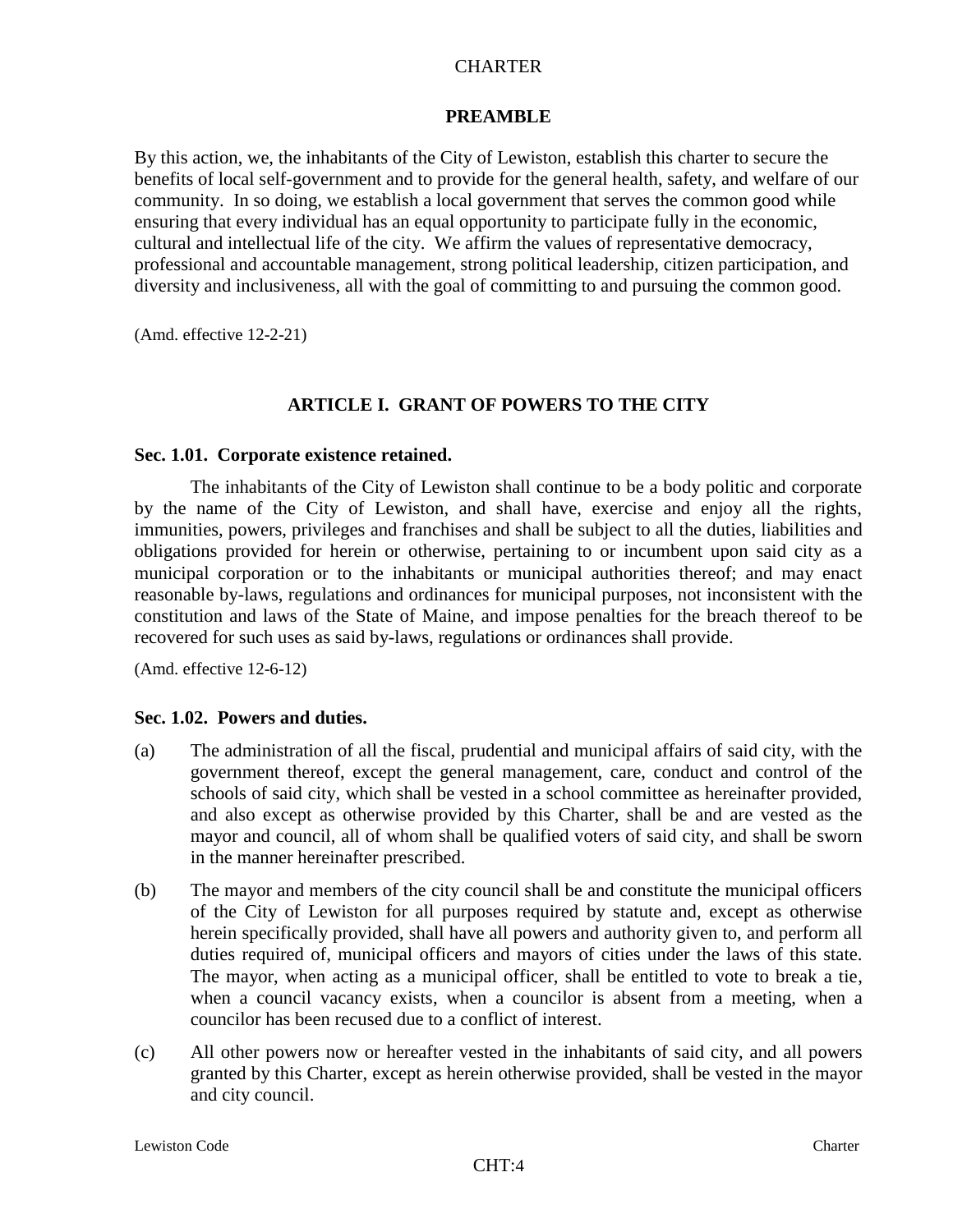### **Sec. 1.03. Construction.**

The Charter shall be liberally construed to the end that the city may have all the powers necessary or convenient for the conduct of its municipal affairs, including all powers the city may assume pursuant to state laws and to the provisions of the state constitution.

### **Sec. 1.04. Intergovernmental relations.**

The city may exercise any of its powers or perform any of its functions and may participate in the financing thereof, jointly or in cooperation, by contract or otherwise, with any one or more municipalities, quasi-municipal bodies, the State of Maine or any agency thereof, or of the United States or any agency thereof, in accordance with the terms of the Interlocal Cooperation Act and other statutory provisions.

# **ARTICLE II. CITY COUNCIL**

### **Sec. 2.01. Composition, eligibility, wards, elections and terms.**

- (a) *Composition.* The city council shall consist of a mayor and seven (7) councilors. The mayor shall be nominated and elected by the qualified voters of the entire city. The qualified voters of each of the seven (7) wards of the city shall nominate and elect a councilor who shall be qualified to vote in the ward from which elected. Nominations and elections shall be conducted as provided in Article VII.
- (b) *Wards.* For the purpose of all elections, the city shall be divided into seven (7) wards which shall contain, as nearly as possible, the same number of inhabitants. The city council may, by ordinance, divide the wards into precincts for voting purposes.
- (c) *Elections and terms.* The mayor and the ward councilors shall be elected to serve twoyear staggered terms. At the first regularly scheduled municipal election after the adoption of this provision, which shall take place in November 2023, the mayor shall be elected to fill a three-year term along with the councilors for wards 2, 4 and 6; councilors from wards 1, 3, 5 and 7 shall be elected for an initial two-year term. Thereafter, all terms shall be for two years. The mayor shall not be eligible to serve for more than three (3) full consecutive terms.

(Amd. effective 12-6-12; Amd.12-2-21)

#### **Sec. 2.02. Compensation, expenses.**

The mayor and each of the councilors shall receive an annual salary as set by ordinance. The council may also, by ordinance, provide for compensation for elected officials who are appointed by the council, the mayor, or the council president to represent the city on the governing bodies of any joint agency, quasi-governmental organization or non-profit organization. Such compensation shall be on a per diem basis for any day on which the elected official attends a meeting of such governing body. No ordinance increasing such salaries shall take effect during the term for which the mayor or the councilors were elected. The mayor and members of the council shall receive their actual and necessary expenses incurred in the performance of their duties of office. During the term of office for which they have been elected,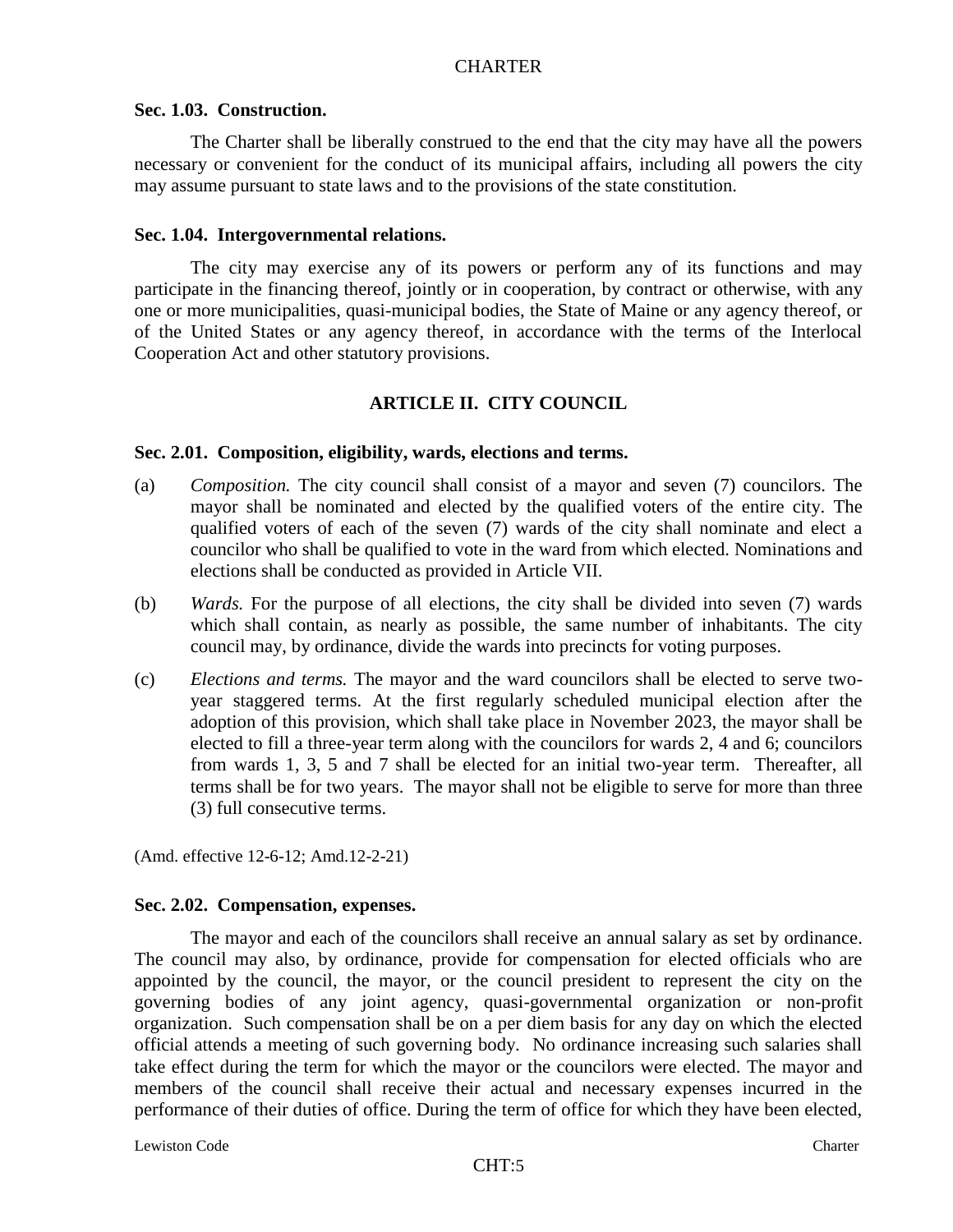neither the mayor nor any councilor shall hold the office of city administrator, acting city administrator or any other office or employment, compensation for which is payable by the city. No former mayor or councilor shall hold employment in any position created during their term or terms of office until one (1) year after the termination of their last term of office. Nothing herein shall prevent a councilor serving on the finance committee from receiving as additional compensation the salary authorized by section 6.15(b) or a councilor serving on the school committee from receiving as additional compensation the salary authorized by section 5.01(b).

(Ord. No. C86-1, § 1, 1-1-87; Amd. effective 12-6-12)

#### **Sec. 2.03. Mayor.**

The mayor shall be the presiding officer of the council and shall be entitled to vote only to break a tie, when a council vacancy exists, in the absence of a councilor, or when a councilor has been recused due to conflict of interest. The mayor shall be recognized as the head of the city government for all ceremonial purposes, shall solely make appointments to committees and boards created under this Charter except as otherwise provided, and to statutory boards and commissions as are required by the Statutes of the State of Maine to be made by the municipal officers. Ad hoc advisory committees may be created by the mayor or the city council. The mayor shall, however, have (a) the sole authority to appoint the members of mayoral committees and, (b) after consulting with and offering the councilors an opportunity to comment on proposed appointments, to appoint the members of ad hoc committees created by the council.

(Amd. effective 12-6-12; Amd. effective 12-2-21)

#### **Sec. 2.04. President of the council.**

The council shall elect for a one-year term, from among its members, a president who shall act as mayor during the temporary absence or temporary disability of the mayor, but the president shall have appointive powers only when the temporary absence or temporary disability of the mayor exceeds 45 consecutive calendar days. When the president of the council acts as presiding officer in the temporary absence of the mayor, the president shall be entitled to vote only as a councilor. In the event of the absence of both the mayor and president of the council at any duly scheduled meeting, the council shall elect from its members a temporary presiding officer. (Amd. effective 12-6-12; Amd. 12-02-21)

#### **Sec. 2.05. Reserved.**

#### **Sec. 2.06. Forfeiture of office of councilor.**

- (a) A vacancy in the office of councilor shall exist if a councilor:
	- (1) Dies;
	- (2) Resigns;
	- (3) Moves from the ward from which elected or appointed to another ward within the city with more than twelve (12) months remaining in the term of office;
	- (4) Is convicted of a crime or offense involving moral turpitude while in office; or
	- (5) Is found in violation of section 8.04 of this Charter.

Lewiston Code Charter Communication Code Charter Charter Charter Charter Charter Charter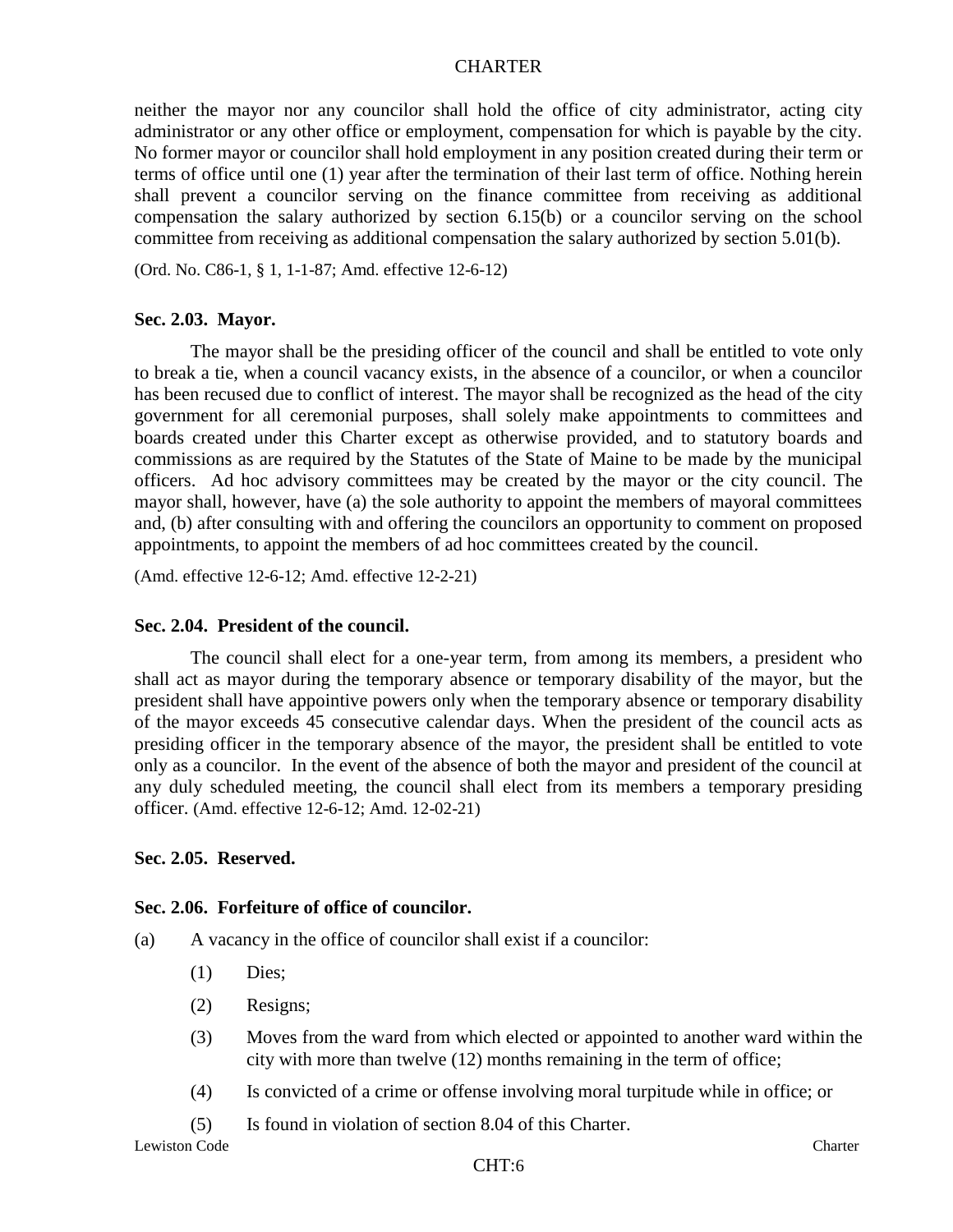- (6) Fails to attend three consecutive regular meetings of the city council without being excused by the mayor or president of the council, such excuse to be documented with the city clerk.
- (b) In the event that a vacancy in the office occurs as a result of the failure to elect a candidate at the regular city election, the remaining members of the council shall, within thirty (30) calendar days after the vacancy exists, either appoint an eligible person to fill the term or order that a special election be held.
- (c) If a vacancy in the office occurs one (1) year or more prior to the next regular municipal election for reasons other than that set forth in section 2.06(b), the vacancy for the unexpired term shall be filled by a special election. Such election shall be called and held and nominations made as in other elections.
- (d) If a vacancy in the office occurs less than one (1) year prior to the next regular municipal election, the remaining members of the council may appoint an eligible person to fill the unexpired term within thirty (30) calendar days after the vacancy exists. If the Council fails to make such appointment within said thirty (30) calendar days, the mayor shall appoint an eligible person to fill the unexpired term within ten (10) calendar days thereafter.
- (e) If, at any time, more than three (3) vacancies in the office of councilor exist, an election shall be held to fill such vacancies. Such election shall be called and held and nominations made as in other elections, except a majority of the remaining councilors may call such an election.

(Amd. effective 12-2-21)

## **Sec. 2.07. Forfeiture of office of mayor.**

- (a) A vacancy in the office of mayor shall exist if the mayor:
	- (1) Dies;
	- (2) Resigns;
	- (3) Moves from the city;
	- (4) Is convicted of a crime or offense of moral turpitude while in office; or
	- (5) Is found to be in violation of section 8.04 of this Charter.
	- (6) Fails to attend three consecutive regular meetings of the city council without being excused by the council president or city council.
- (b) If a vacancy in the office occurs twelve (12) months or more prior to the next regular municipal election, the vacancy shall be filled by a special election for the unexpired term. Such election shall be called and held and nominations made as in other elections.
- (c) If a vacancy in the office occurs less than twelve (12) months prior to the next regular municipal election, the president of the council shall serve the remainder of the unexpired term as the mayor of the city with all the powers, privileges and authority of the mayor. In such event, the vacancy in the city council caused by the president of the council becoming the mayor shall not be filled.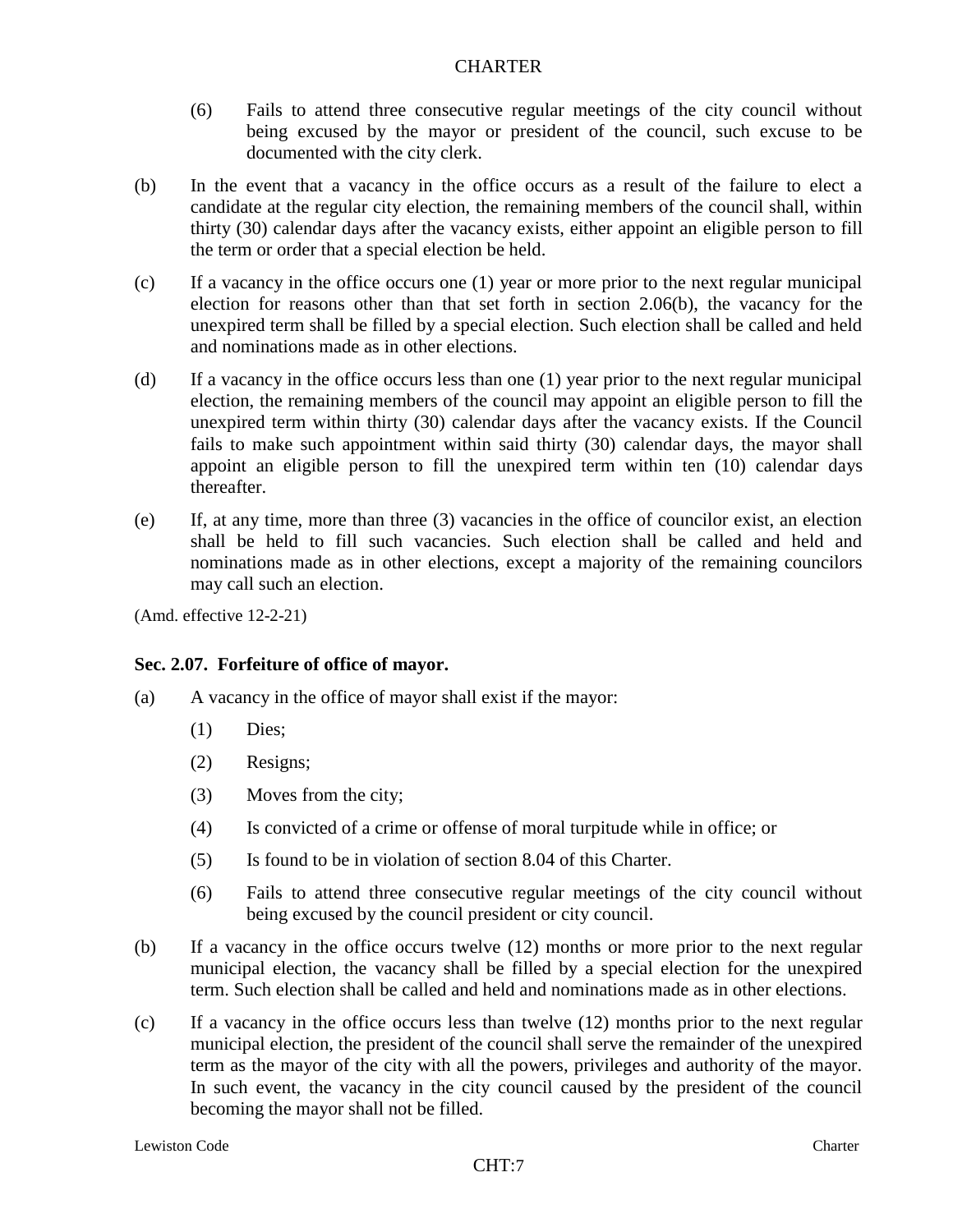#### **Sec. 2.08. Judge of qualifications.**

The city council shall be the judge of the qualifications of its members, including the mayor, and of the grounds for forfeiture of their office. In order to exercise these powers, the council shall have the power to administer oaths, issue subpoenas, compel the attendance of witnesses and the production of any papers, books, accounts, documents and testimony, and to cause the deposition of witnesses, whether residing within or without the State, to be taken in the manner prescribed by law for taking depositions in civil actions in the Maine Superior Court. A member charged with lacking the necessary qualifications to hold office or conduct constituting grounds for forfeiture of office shall be entitled to a hearing on demand, at which the individual charged shall have the opportunity to present witnesses and cross examine witnesses. Notice of such hearing shall be provided to the member at least seven (7) days in advance of the hearing via certified mail and, if available, by electronic means. If applicable under 1 MRSA Section 405(6) (A), the hearing shall take place in executive session unless the member charged requests it be done in public session. Removal from office requires the affirmative vote of at least five members of the council, including the mayor if voting under section 2.03, such vote to take place in public. The member charged shall be disqualified from voting on the question of removal.

(Amd. effective 12-2-21)

### **Sec. 2.09. Secretary to the council.**

The city clerk shall be the secretary of the council. The clerk shall keep the journal of proceedings and perform such other duties as are assigned to the clerk by law, by this Charter, and by the city council. The clerk shall also give notice of council meetings to its members and shall post a notice of each meeting on a bulletin board in the city building and through such appropriate electronic means as the council may direct. (Amd. effective 12-6-12)

## **Sec. 2.10. Investigations.**

Upon the affirmative vote of at least six (6) members of the council, the council may make investigations into the affairs of any city department, office or agency, and for this purpose shall enact an ordinance providing for the conduct of such investigations.

## **Sec. 2.11. Procedure.**

- (a) *Meetings.* The council shall meet regularly, at least once in every month at such times and places as the council may prescribe by order. Special meetings may be held on the call of the mayor or of four (4) members by causing a notification to be given in hand or left at the usual dwelling place of each council member or through such other method of notification that the council may establish by order. Such notice shall be given not less than six (6) hours before the special meeting.
- (b) *Rules and journal.* The council shall determine its own rules and order of business and make lawful regulations for enforcing the same. It shall provide for keeping a journal of its proceedings. This journal shall be a public record and shall be kept in the office of the city clerk.
- (c) *Action by council.* The city council shall act only by ordinance, order, resolve or other decision based upon motion.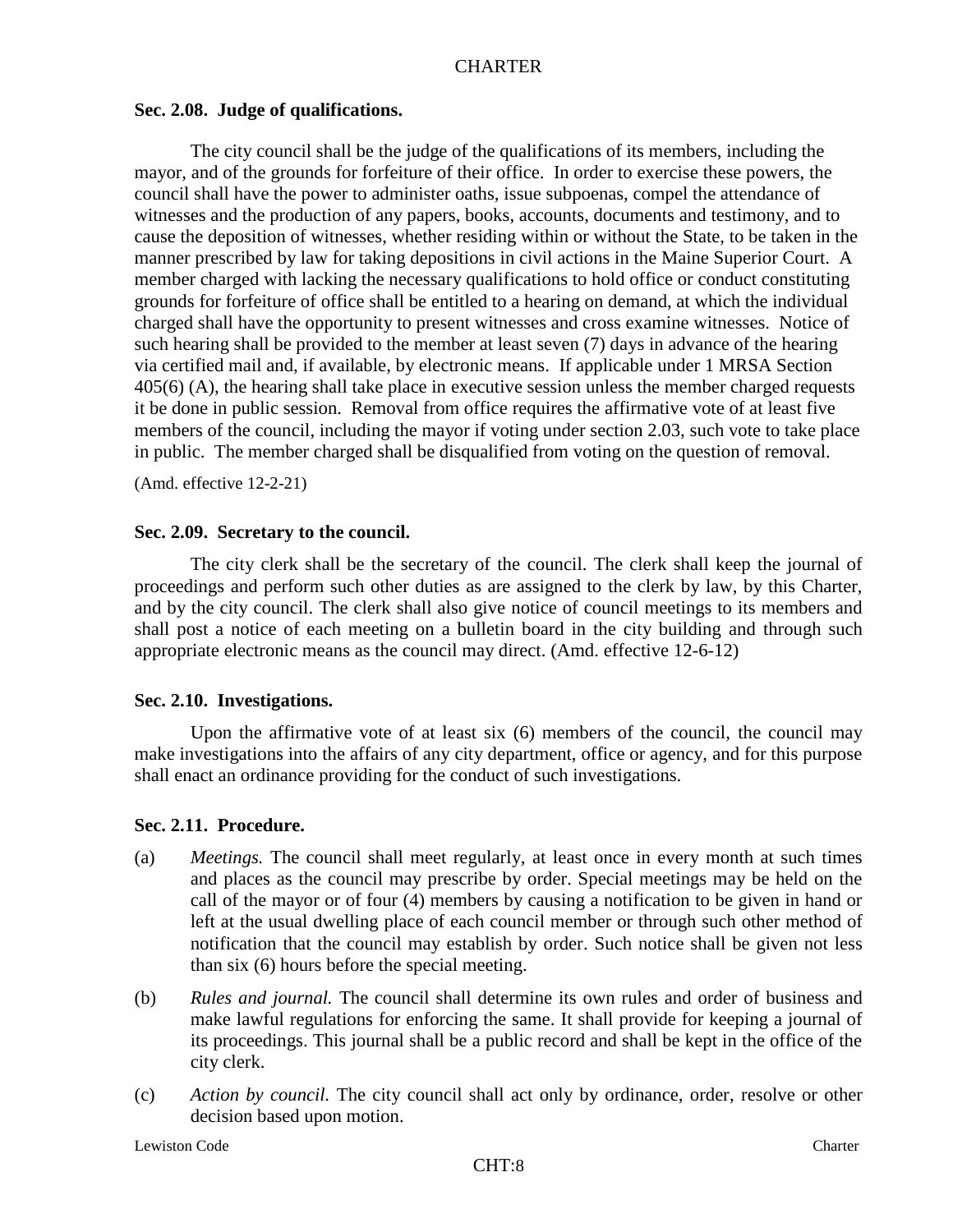(d) *Voting.* Voting, except on procedural motions, shall be by roll call and the ayes and nays shall be recorded in the journal. Four (4) members of the council shall constitute a quorum, but a smaller number may adjourn from time to time. No action of the council, except as provided in the preceding sentence and in section 2.06(d), shall be binding or valid unless adopted by the affirmative vote of four (4) or more members of the council, including the mayor if voting under section 2.03. (Amd. effective 12-6-12)

### **Sec. 2.12. Ordinances in general.**

- (a) *Form.* Every proposed ordinance shall be introduced in writing. No ordinance shall contain more than one (1) subject which shall be clearly expressed in its title. The enacting clause shall be "The City of Lewiston hereby ordains . . . ." Any ordinance which repeals or amends an existing ordinance shall set out the ordinance sections or subsections to be repealed or amended.
- (b) *Procedure.* A proposed ordinance may be introduced by any member at any regular or special meeting of the council. Upon introduction of any ordinance, the city clerk shall distribute a copy to the mayor, each council member and to the city administrator; shall file a reasonable number of copies in the office of the clerk and such other public places as the council may designate; and shall publish the proposed ordinance, together with a notice, setting out the time and place for a public hearing thereon and for its consideration by the council. The public hearing shall follow the publication by at least four (4) calendar days, may be held separately or in connection with a regular or special council meeting and may be adjourned from time to time. All persons interested shall have a reasonable opportunity to be heard. After the hearing, the council may adopt the ordinance with or without amendment, or reject it.
- (c) *Effective date.* Except as otherwise provided in this Charter, every adopted ordinance shall become effective at the expiration of thirty (30) calendar days after adoption or at any later date specified therein.
- (d) *"Publish" defined.* As used in this section, the term "publish" means to print in one (1) or more newspapers of general circulation in the city:
	- (1) The ordinance or a brief summary thereof prepared by the city clerk,
	- (2) The places where copies of it have been filed and the times when they are available for public inspection, and
	- (3) The date, time and place of the public hearing.

(Amd. effective 12-6-12)

#### **Sec. 2.13. Emergency ordinances.**

To meet a public emergency affecting life, health, property or the public peace, the council may adopt one (1) or more emergency ordinances. An emergency ordinance shall be introduced in the form and manner prescribed for ordinances generally, except that it shall be plainly designated as an emergency ordinance and shall contain, after the enacting clause, a declaration stating that an emergency exists and describing it in clear and specific terms. An emergency ordinance may be adopted with or without amendment at the meeting at which it is

Lewiston Code Charter Communication Code Charter Charter Charter Charter Charter Charter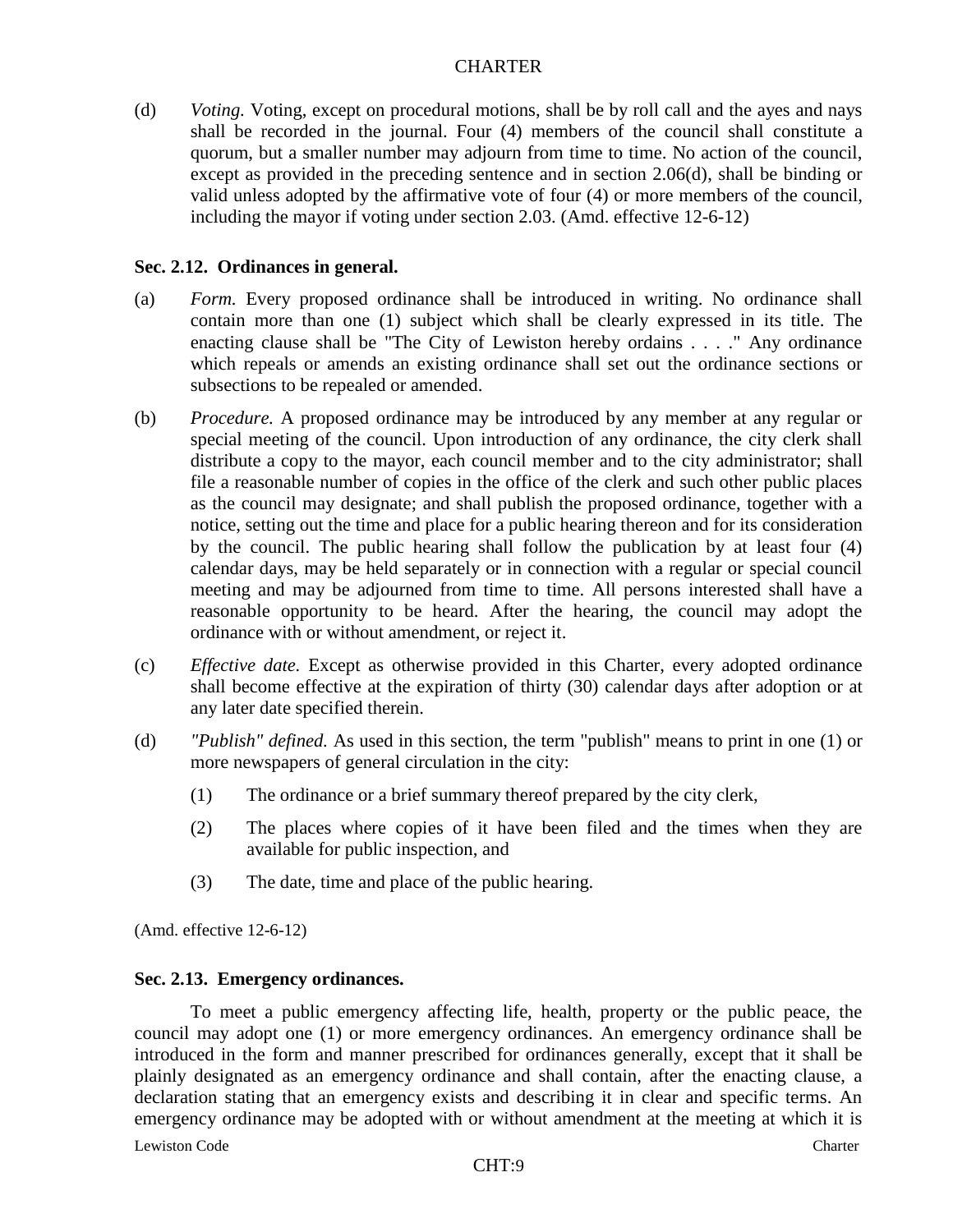introduced, but at least five affirmative votes shall be required for adoption. It shall become effective upon adoption or at such later time as it may specify. Every emergency ordinance shall stand repealed as of the sixty-first (61st) calendar day following the date on which it was adopted; but this shall not prevent re-enactment of the ordinance in the manner specified in this section, if the emergency still exists. An emergency ordinance may also be repealed by adoption of a repealing ordinance in the same manner specified in this section for adoption of emergency ordinances. It shall not be necessary to publish the emergency ordinance prior to its enactment, but public hearing shall be had thereon. (Amd. effective 12-6-12)

#### **Sec. 2.14. Initiative and referendum.**

The council shall, in accordance with the provisions of the Constitution of the State of Maine, Article IV, Part 3, section 21, enact an ordinance relating to initiative. Said ordinance may provide for one (1) or more methods of exercising such initiative, one (1) of which methods shall include the public circulation of petitions.

### **ARTICLE III. CITY ADMINISTRATOR**

#### **Sec. 3.01. Appointment, qualifications, compensation.**

The city council shall appoint a city administrator and fix the administrator's compensation. The city administrator shall serve at the will of the council. The administrator shall be appointed on the basis of executive and administrative qualifications and his technical knowledge of municipal management. The administrator need not be a resident of the city or state at the time of his appointment, but may reside outside the city while in office only with the approval of the council. The administrator shall give bond to the City of Lewiston for the faithful discharge of the duties of the office of administrator. The bonds premium shall be paid by the city.

#### **Sec. 3.02. Powers and duties of the city administrator.**

The city administrator shall be the chief administrative officer of the city and shall be responsible to the council for the administration of all city affairs placed in the administrator's charge by or under this Charter. The administrator shall have the following powers and duties:

- (a) Except as may otherwise be provided by this Charter, appoint, without confirmation by the city council, all department heads, and other officers and employees responsible directly to the city administrator. The chief financial officer of the city shall be appointed by the city administrator and confirmed by the city council.
- (b) When deemed necessary for the good of the city, suspend and remove any city employee or appointive administrative officer provided for, by or under this Charter, except as otherwise provided by law, by this Charter or by personnel rules adopted pursuant to this Charter. Where council confirmation is necessary for appointment, it shall also be required for removal.
- (c) To authorize any administrative officer who is subject to the administrator's direction and supervision to suspend or remove subordinates in that officer's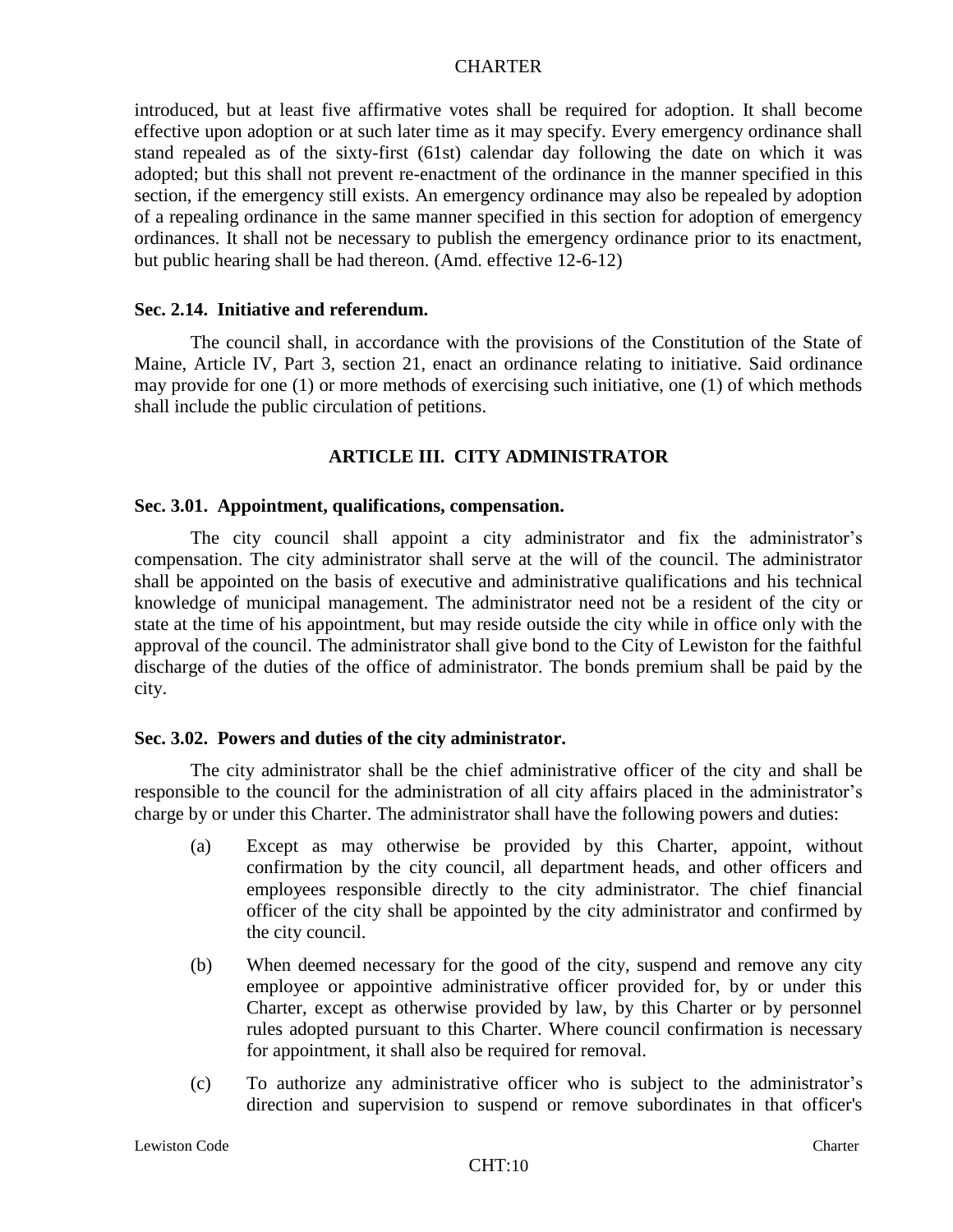department, office or agency.

- (d) To direct and supervise the administration of all departments, offices and agencies of the city, except as otherwise provided by the Charter or by law.
- (e) To attend all council meetings, unless excused by the mayor or council president, and to have the right to take part in discussion but not to vote.
- (f) To see that all laws, provisions of the Charter and acts of the council, subject to enforcement by the administrator or by officers subject to the administrator's direction and supervision, are faithfully executed.
- (g) To prepare and submit the annual budget, the annual capital program and annual financial and administrative reports to the council.
- (h) To prepare and submit to the council such reports and perform such duties as the council may require and make such recommendations to the council concerning the affairs of the city as deemed desirable.

(Amd. effective 12-6-12)

## **Sec. 3.03. Acting city administrator.**

During any vacancy in the office of city administrator and during any temporary absence or disability of the city administrator of more than thirty (30) consecutive calendar days, the council may designate a properly qualified person to perform the duties of city administrator and fix such person's compensation. During a temporary absence of thirty (30) calendar days or less, the city administrator may designate a qualified person to perform the duties of administrator during such absence. While so acting, such person shall have the same powers and duties as those given to and imposed on the city administrator. (Amd. effective 12-6-12)

## **Sec. 3.04. Removal.**

The council may remove the administrator from office in accordance with the following procedures:

- (a) The council shall adopt, by affirmative vote of at least four (4) councilors, a preliminary resolution which must state the reasons for removal and may suspend the administrator from duty for a period not to exceed forty-five (45) calendar days. A copy of the resolution shall be promptly served on the administrator.
- (b) Within ten (10) calendar days after being served a copy of the resolution, the administrator may file with the council a written request for a public hearing. This hearing shall be held at a regular or special council meeting not earlier than fifteen (15) nor later than thirty (30) calendar days after a request is filed. The administrator shall file with the council a written reply to the stated reasons not later than five (5) calendar days before the hearing.
- (c) The council may adopt a final resolution of removal, which may be made effective immediately, by affirmative vote of at least four (4) councilors at any time after ten (10) calendar days from the date when a copy of the preliminary resolution was served upon the administrator, if the administrator has not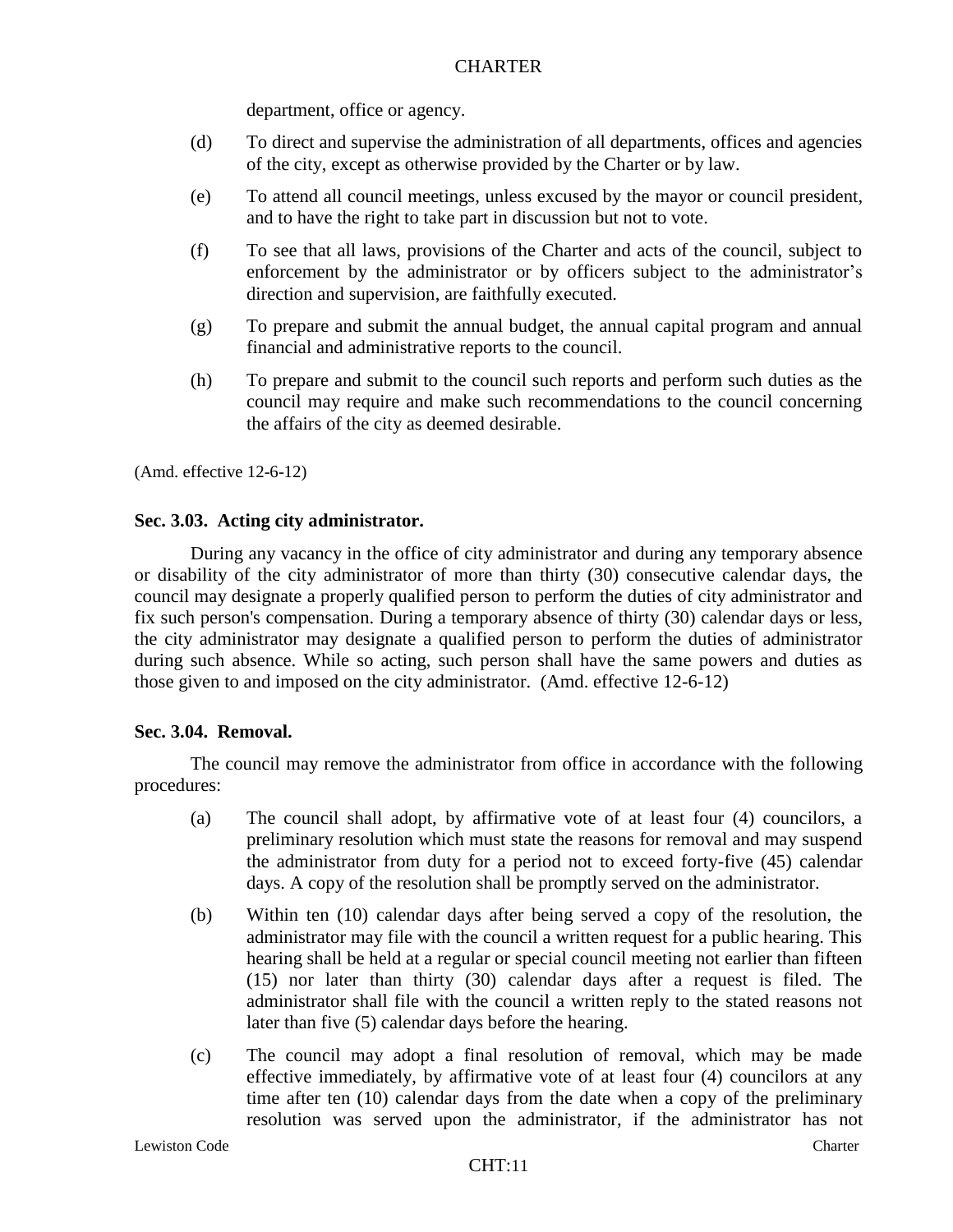requested a public hearing, or at any time after the public hearing, if one is requested.

(d) The administrator shall continue to receive a salary until the effective date of the final council resolution of removal.

### **Sec. 3.05. Noninterference.**

Except for the purpose of investigation as set forth in section 2.09 of this Charter, the mayor and the members of the council shall deal with the administrative service solely through the administrator. Neither the mayor nor members of the council shall give orders to any subordinate of the administrator either publicly or privately.

# **ARTICLE IV. ADMINISTRATIVE ORGANIZATION**

### **Sec. 4.01. General provisions.**

- (a) *Creation of departments.* The council, by ordinance, may create, change and abolish offices, departments and agencies, other than the offices, departments and agencies established by this Charter. The council, by ordinance, may assign additional functions or duties to offices, departments or agencies established by this Charter, but may neither discontinue nor assign to any other office, department or agency any function or duty assigned by this Charter to a particular office, department or agency.
- (b) *Direction by administrator.* All departments, offices and agencies under the direction and supervision of the administrator shall be administered by an officer appointed by and subject to the direction and supervision of the administrator, except as otherwise provided in this Charter. With the consent of the council, the administrator may serve as the head of one (1) or more such departments, offices or agencies or may appoint one (1) person as the head of two (2) or more of them.

## **Sec. 4.02. Reserved.**

#### **Sec. 4.03. Reserved.**

**Editor's note:** Charter amendment effective Jan. 1, 2007, repealed § 4.03 in its entirety. Formerly, said section pertained to the Personnel Board.

#### **Sec. 4.04. City attorney.**

There shall be a city attorney nominated by the administrator and appointed by the city council who shall serve at the will of the council. The city attorney shall serve as chief legal advisor to the council, the administrator, and all city departments, boards, agencies, committees and commissions. The city attorney shall represent the city in all legal proceedings and shall perform any other duties prescribed by ordinance and law. The city council shall have the right to employ or retain special attorneys, if it deems it to be in the best interest of the city.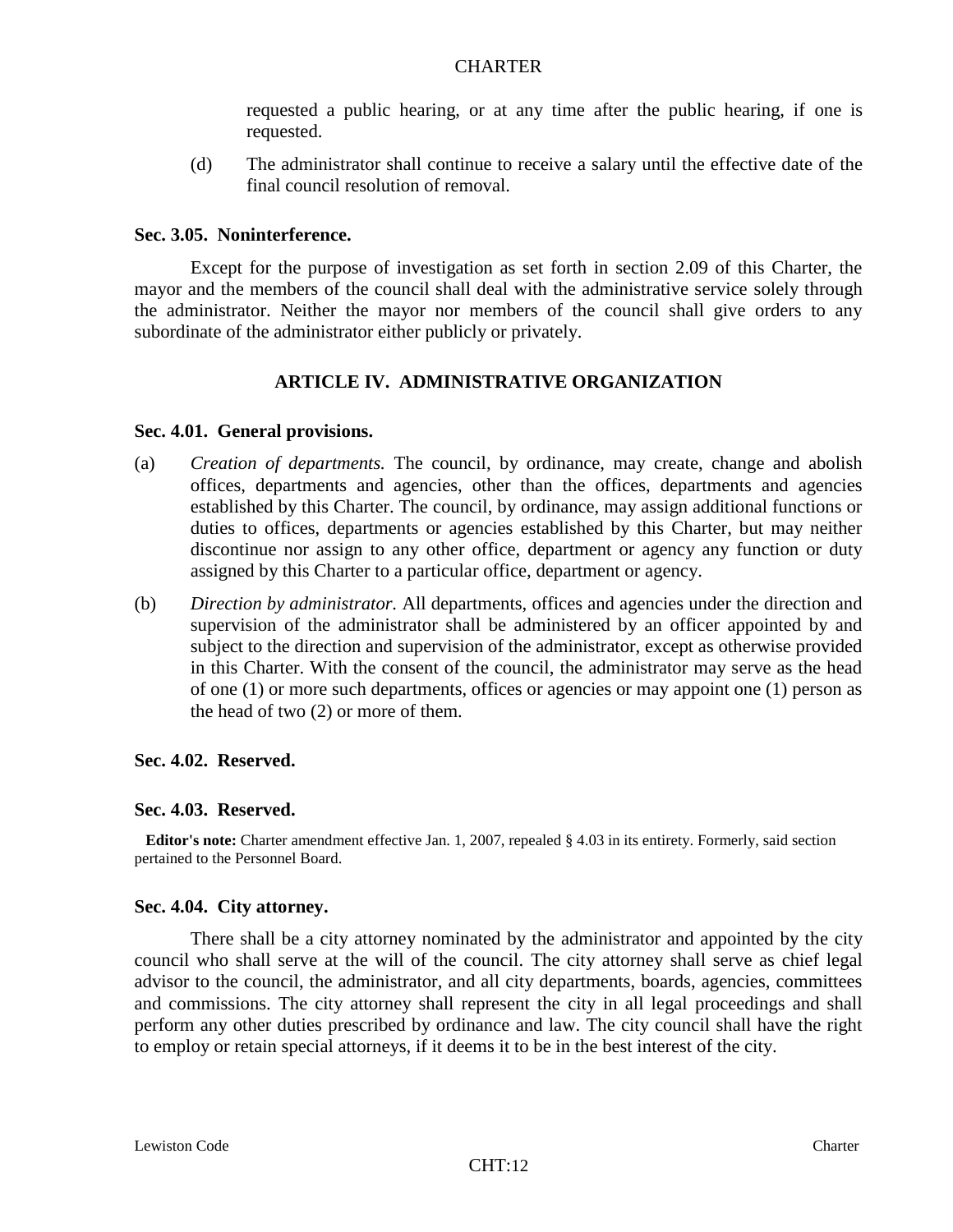#### **Sec. 4.05. Planning board.**

(a) *Appointment.* There shall be a planning board consisting of seven (7) members, each of whom shall be a qualified voter of the City of Lewiston and who shall be appointed by the mayor and confirmed by the city council. No more than two (2) members may reside in the same ward. All members shall be appointed for three-year terms.

There shall be, in addition to the seven (7) members of the board, two (2) associate members of the board, each of whom shall be a qualified voter of the City of Lewiston, appointed by the mayor. The associate members are subject to the same ward residency requirements as the regular members. They shall serve for three-year staggered terms. An associate member shall serve in the place of a member who is absent, disqualified or otherwise unable to participate when designated by the chair person to do so.

- (b) *Compensation.* Each member shall receive compensation at the rate established by ordinance by the city council.
- (c) *Duties.* The planning board shall carry out those duties assigned to it by general law and by ordinance.
- (d) *Rules of procedure.* The planning board shall adopt appropriate rules of procedure consistent with the provisions of this Charter to enable it to carry out its functions.

(Amd. effective 1-1-03; Amd. effective 12-6-12; Amd. effective 12-2-21)

#### **Sec. 4.06. Board of appeals.**

(a) *Appointment.* There shall be a board of appeals consisting of seven (7) members, each of whom shall be a qualified voter of the City of Lewiston and who shall be appointed by the mayor. No more than two (2) members may reside in the same ward. All members shall be appointed for three-year terms.

There shall be, in addition to the seven (7) members of the board, two (2) associate members of the board, each of whom shall be a qualified voter of the City of Lewiston, appointed by the mayor. The associate members are subject to the same ward residency requirements as the regular members. They shall serve for three-year staggered terms. An associate member shall serve in the place of a member who is absent, disqualified or otherwise unable to participate when designated by the chair person to do so.

- (b) *Compensation.* Each member shall receive compensation at the rate established by ordinance by the city council.
- (c) *Duties.* The board of appeals shall carry out those duties assigned to it by general law and by ordinance.
- (d) *Rules of procedure.* The board of appeals shall adopt appropriate rules of procedure consistent with the provisions of this Charter to enable it to carry out its functions.
- (e) *Limitation.* A member of the Board of Appeals may not serve concurrently on any other board or committee created by this Charter or whose actions may be appealable to the Board of Appeals.

(Ord. No. C95-1, 1-9-96; Amd. effective 12-6-12; Amd. effective 12-2-21)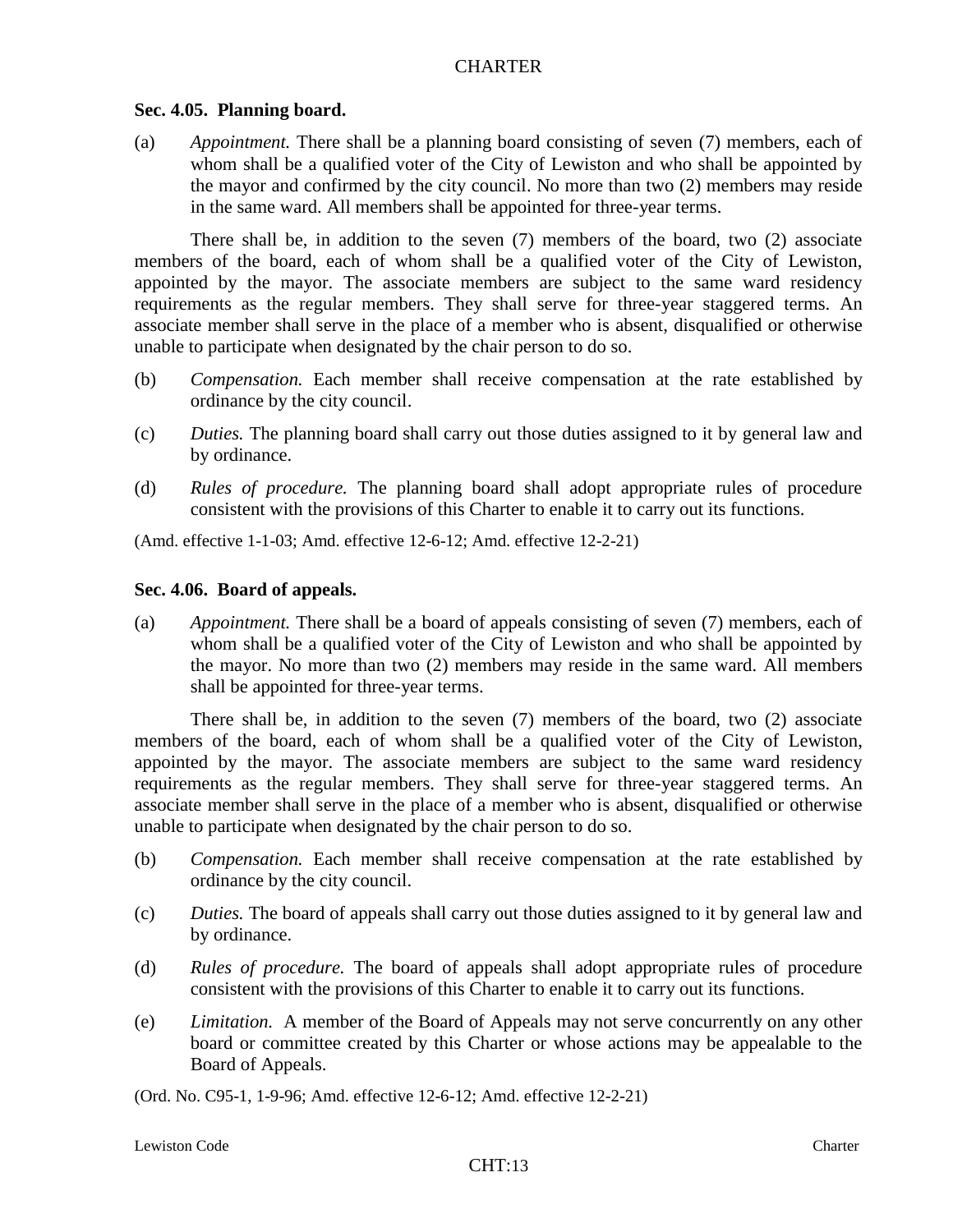### **Sec. 4.07. Forfeiture of office.**

A member of the planning board or board of appeals shall forfeit office and a vacancy therein shall exist, if a member:

- (1) Dies;
- (2) Resigns;
- (3) Moves from the city;
- (4) In the case of the planning board and board of appeals, moves into a ward in which there are currently two  $(2)$  members of the same board;
- (5) Is convicted of a crime or offense involving moral turpitude while in office;
- (6) Is found to be in violation of section 8.04 of this Charter; or
- (7) Exceeds the tenure authorized for the office.
- (8) Fails to attend three consecutive regular meetings of the board without being excused by the chair or, in the case of the chair, by the board.

If any vacancy should occur, it shall be filled for the remainder of the unexpired term by appointment of the mayor.

(Amd. eff. 1-1-07; Amd. effective 12-6-12; Amd. effective 12-2-21)

# **Sec. 4.08. Limitation of terms.**

No member of any board established by this article shall serve more than three full consecutive terms on the same board.

## **Sec. 4.09. Removal from appointive office.**

The city council, upon request from the mayor, or upon the written request or request to the City Clerk from three councilors, shall judge the qualifications of the members of any board established by this article and of the grounds for removal from or forfeiture of their office. In order to exercise these powers, the council shall have the power to administer oaths, issue subpoenas, compel the attendance of witnesses and the production of any papers, books, accounts, documents and testimony, and to cause the deposition of witnesses, whether residing within or without the State, to be taken in the manner prescribed by law for taking depositions in civil actions in the Maine Superior Court. A member charged with conduct constituting grounds for forfeiture of or removal from office shall be entitled to a hearing at which the individual charged shall have the opportunity to present witnesses and cross examine witnesses. Notice of such hearing shall be provided to the member at least seven (7) days in advance of the hearing via certified mail and, if available, by electronic means. If applicable under 1 MRSA Section 405(6) (A), the hearing shall take place in executive session unless the member charged requests it be done in public session. Removal from office requires the affirmative vote of at least five members of the council, including the mayor if voting under section 2.03, such vote to take place in public.

(Amd. effective 12-2-21)

Lewiston Code Charter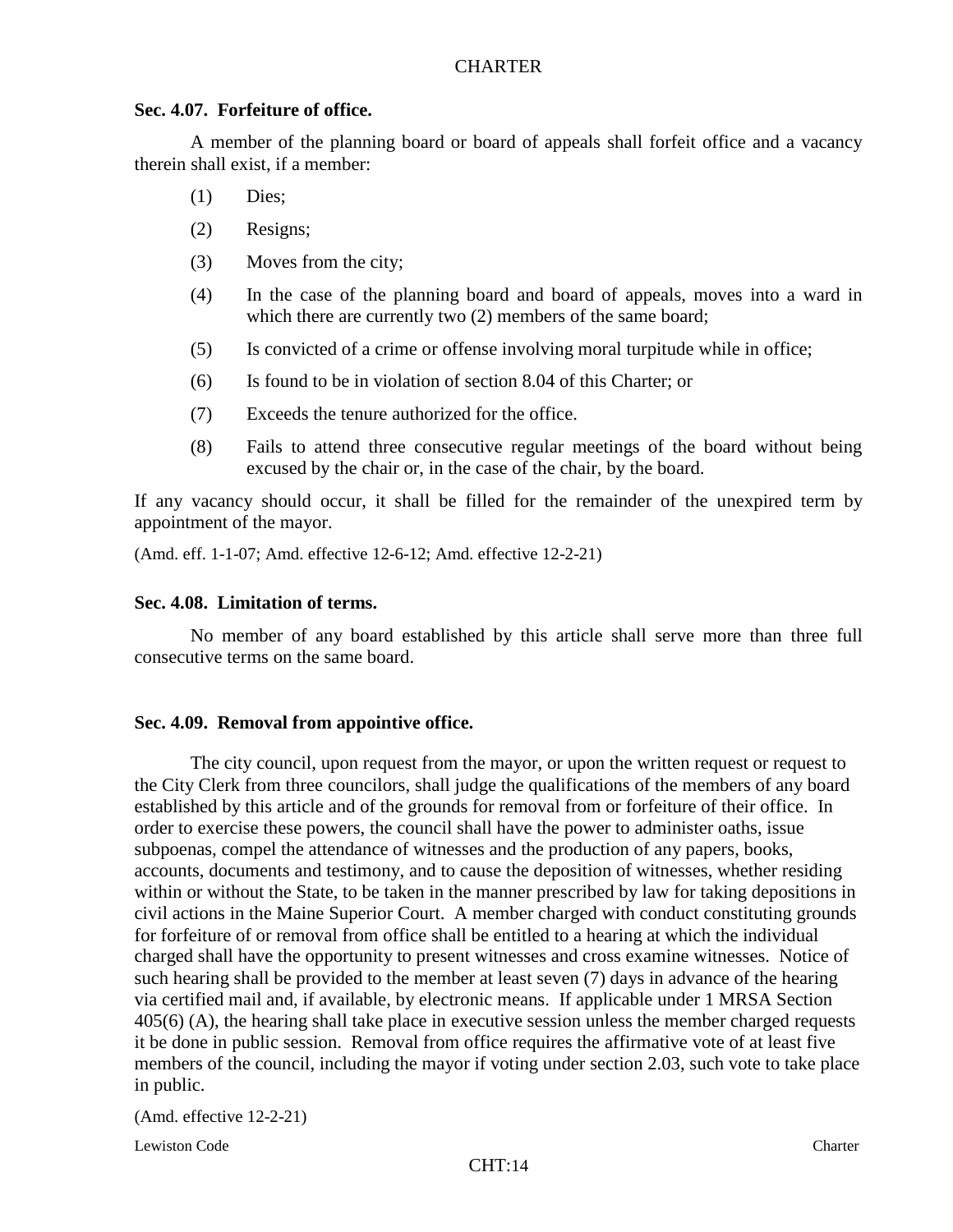#### **ARTICLE V. SCHOOL ADMINISTRATION**

#### **Sec. 5.01. School committee.**

- (a) *Election and appointment.* There shall be a school committee of nine (9) members, composed of one (1) qualified voter to be elected from each ward, one (1) at-large member to be elected from any ward, all of whom shall serve for two (2) year staggered terms, and one (1) city council member to be nominated by the mayor and appointed by the city council from any ward, who shall serve a one (1) year term, as set forth herein, and until their successors are elected and/or appointed and qualified. The qualified voters of each of the seven (7) wards of the city shall nominate and elect a school committee member who shall be qualified to vote in the ward from which elected and the qualified voters of the entire city shall nominate and elect one (1) at-large school committee member who shall be qualified to vote in any ward. Nominations and elections shall be conducted as provided in Article VII. The mayor shall nominate one (1) councilor from any ward, who shall be appointed by the city council, at the first city council meeting in January after each regular municipal election. If an elective position on the school committee is not filled at a regular municipal election, the mayor shall nominate, subject to the consent of the city council, an eligible individual for appointment to assume the vacant position. At the first regularly scheduled municipal election after adoption of this provision, which shall take place in November 2023, the at-large school committee member and school committee members elected from wards 2, 4, and 6 shall serve an initial two-year term; members from wards 1, 3, 5, and 7 shall serve an initial three-year term. Thereafter, all members shall be elected for two-year terms.
- (b) *Compensation.* Each member shall receive compensation at the rate set by ordinance by the city council.
- (c) *Forfeiture of office.* A member of the school committee shall forfeit office and a vacancy therein shall exist if the member:
	- (1) Dies;
	- (2) Resigns;
	- (3) For the seven (7) members elected by ward, moves from the ward in which elected or appointed to another ward within the city with more than twelve (12) months remaining in the term of office;
	- (4) For the one (1) at-large member, moves from the city;
	- (5) Is convicted of a crime or offense involving moral turpitude while in office;
	- (6) Is found to be in violation of section 8.04 of this Charter; or
	- (7) For the councilor member, is no longer a member of the city council.
	- (8) Fails to attend three consecutive regular meetings of the school committee without being excused by the chair or, in the case of the chair, by the school committee.

If any vacancy in office of any elected member occurs, the vacancy shall be filled from the same ward for the remainder of the unexpired term by nomination of the mayor, subject to the consent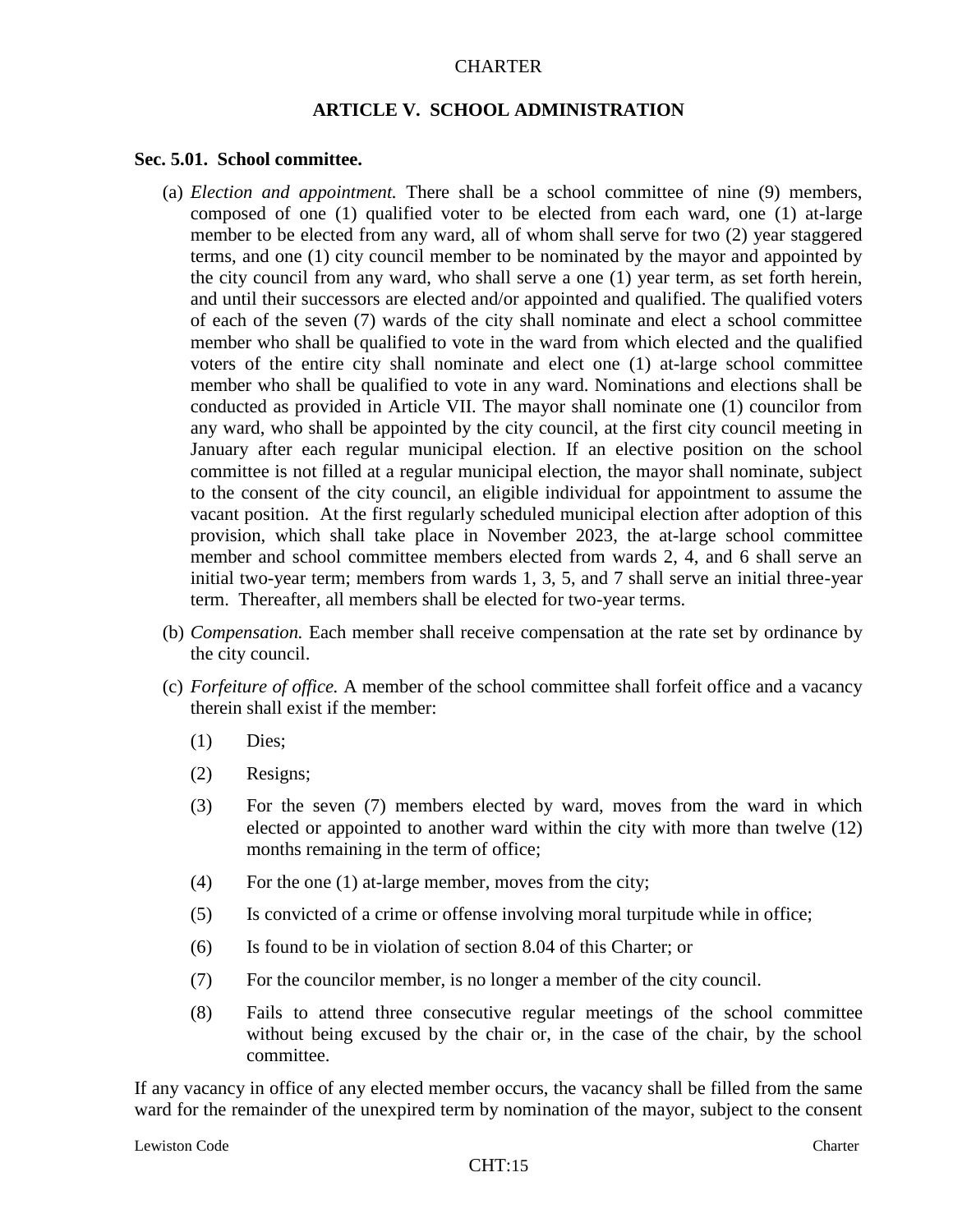of the city council, except that the at-large school committee member may be from any ward. If there is any vacancy in the office of the city council member, it shall be filled by nomination of a councilor by the mayor subject to consent by the city council.

(Ord. No. C86-1, §§ 2--4, 1-1-87; Amd. effective 12-6-12; Amd. effective 12-2-21)

### **Sec. 5.02. Judge of qualifications.**

The school committee shall be the judge of the qualifications of its members, excluding the member appointed by the city council, and of the grounds for forfeiture of their office. In order to exercise these powers, the committee shall have the power to administer oaths, issue subpoenas, compel the attendance of witnesses and the production of any papers, books, accounts, documents and testimony, and to cause the deposition of witnesses, whether residing within or without the State, to be taken in the manner prescribed by law for taking depositions in civil actions in the Maine Superior Court. A member charged with conduct constituting grounds for forfeiture of office shall be entitled to a hearing at which the individual charged shall have the opportunity to present witnesses and cross examine witnesses. Notice of such hearing shall be provided to the member at least seven (7) days in advance of the hearing via certified mail and, if available, by electronic means. If applicable under 1 MRSA Section 405(6) (A), the hearing shall take place in executive session unless the member charged requests it be done in public session. Removal from office requires the affirmative vote of a least six members of the committee, such vote to take place in public. The member charged shall be disqualified from voting on the question of removal.

(Amd. effective 12-2-21)

#### **Sec. 5.03. Chairperson.**

At its first meeting in January, or as soon thereafter as possible, the school committee shall elect by majority vote of the entire committee, one (1) of its members as chairperson of the school committee for a one-year term. The said committee may fill for the unexpired term any vacancy in the office of chairperson that may occur. The chairperson shall preside at all meetings of the school committee and shall have a vote as other members of said committee.

(Amd. effective 12-2-21)

#### **Sec. 5.04. Powers and duties.**

Lewiston Code Charter Communication Code Charter Charter Charter Charter Charter Charter Charter Charter Charter (a) *General powers and duties.* The school committee shall have all the powers and shall perform all duties necessary for care and management of the city's public schools pursuant to the general laws of the State of Maine, which grant these powers and responsibilities to the school committee. The school committee shall accomplish its duties within the financial limitations established by the city council in its annual appropriation resolve and such supplemental appropriations voted by the city council, together with such other revenues it may receive from the federal or state governments, as well as gifts, grants, and payments from other sources. The school committee shall submit to the city council at least three (3) months prior to the end of the current fiscal year, for inclusion in the budget submitted to the city council under Article VI, budget estimates for the various sums required for the support of public schools for the ensuing uniform school fiscal year and shall thereafter provide the city council with such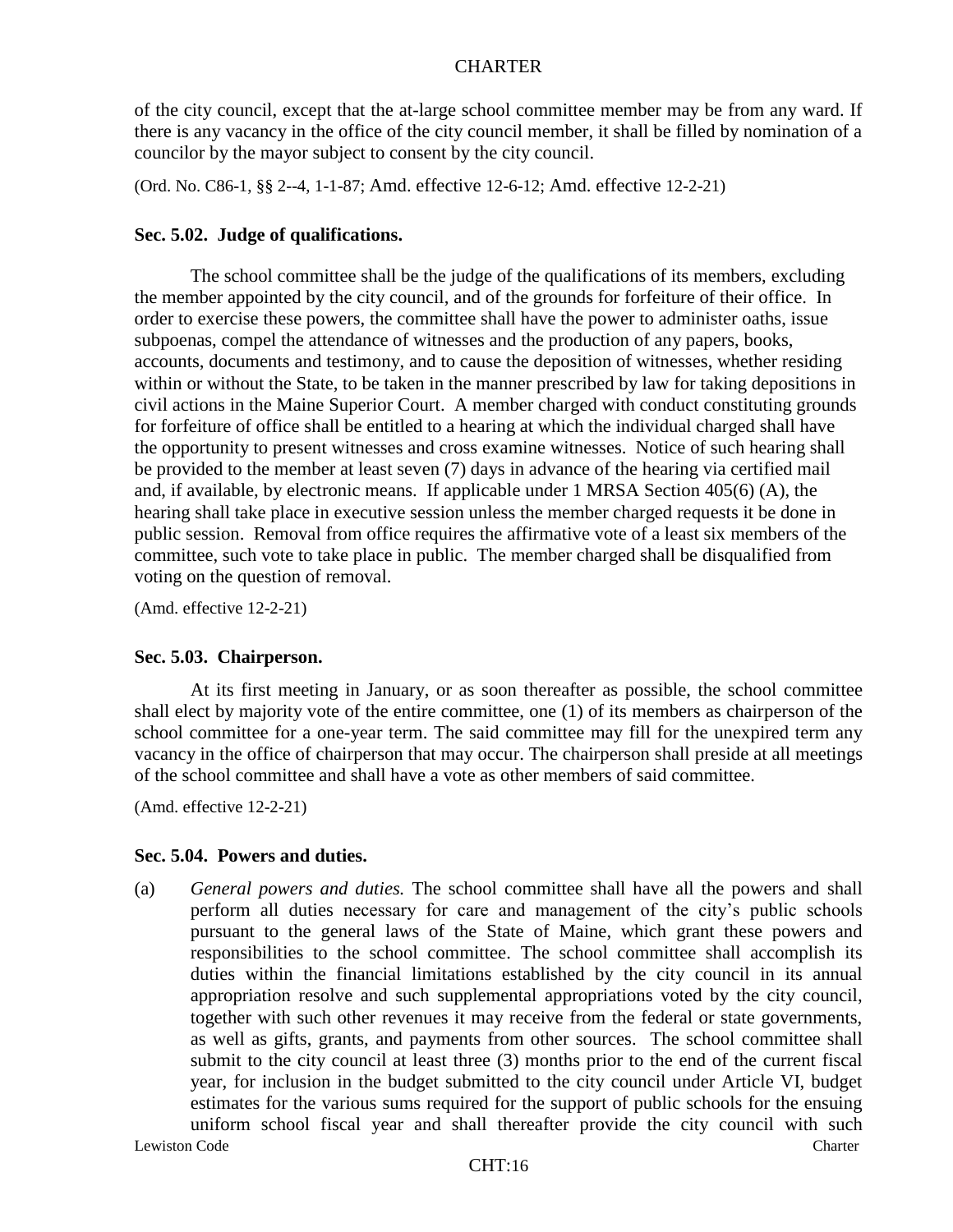information relating to such estimates as the city council shall require. The school committee shall comply with all Charter provisions contained under Article VI to the extent that those provisions do not conflict with the general laws of the State of Maine.

(b) *Employees.* All school department employees, including the superintendent of schools shall be hired by the school committee. The school committee shall choose a superintendent of schools solely on the basis of executive and administrative qualifications. The superintendent of schools need not be a resident of the city at the time of appointment, but shall be a resident of the city during tenure in office unless otherwise approved by the school committee.

(Ord. No. C87-1, 11-3-87; Amd. effective 12-6-12; Amd. effective 12-2-21)

#### **Sec. 5.05. General supervision over finances.**

The city administrator shall establish a system of bookkeeping, auditing, purchasing and records pertaining to all financial transactions of the school committee, and may establish rules governing such procedure not inconsistent with the provisions of law, of this Charter or the Ordinances of the city. (Amd. effective 12-6-12)

#### **Sec. 5.06. Meetings**

The school committee shall meet at such time and place as it determines by rule. Meetings of the school committee other than executive session shall be open to the public as required by state statute, and the school committee shall promote public participation in and public notice of its meetings in the contemporary means of information sharing. Agendas and supporting information for meetings shall be available to the public at the superintendent of schools' office at least two business days prior to the meeting as well as electronically through the city's or school's website, if available. (Amd. effective 12-6-12)

#### **Section 5.07. Quorum**

A majority of the voting members of the school committee shall constitute a quorum for the transaction of business, but a smaller number may adjourn or compel attendance of absent members. (Amd. effective 12-6-12)

#### **Section 5.08. Record**

The school committee shall keep a record of its own proceedings which, except for executive sessions, shall be available to the public. . (Amd. effective 12-6-12)

#### **Section 5.09. Voting.**

A roll call vote shall be taken on the passage of any order or resolve when requested by any member. Any action by the school committee shall require at least five affirmative votes. (Amd. effective 12-6-12)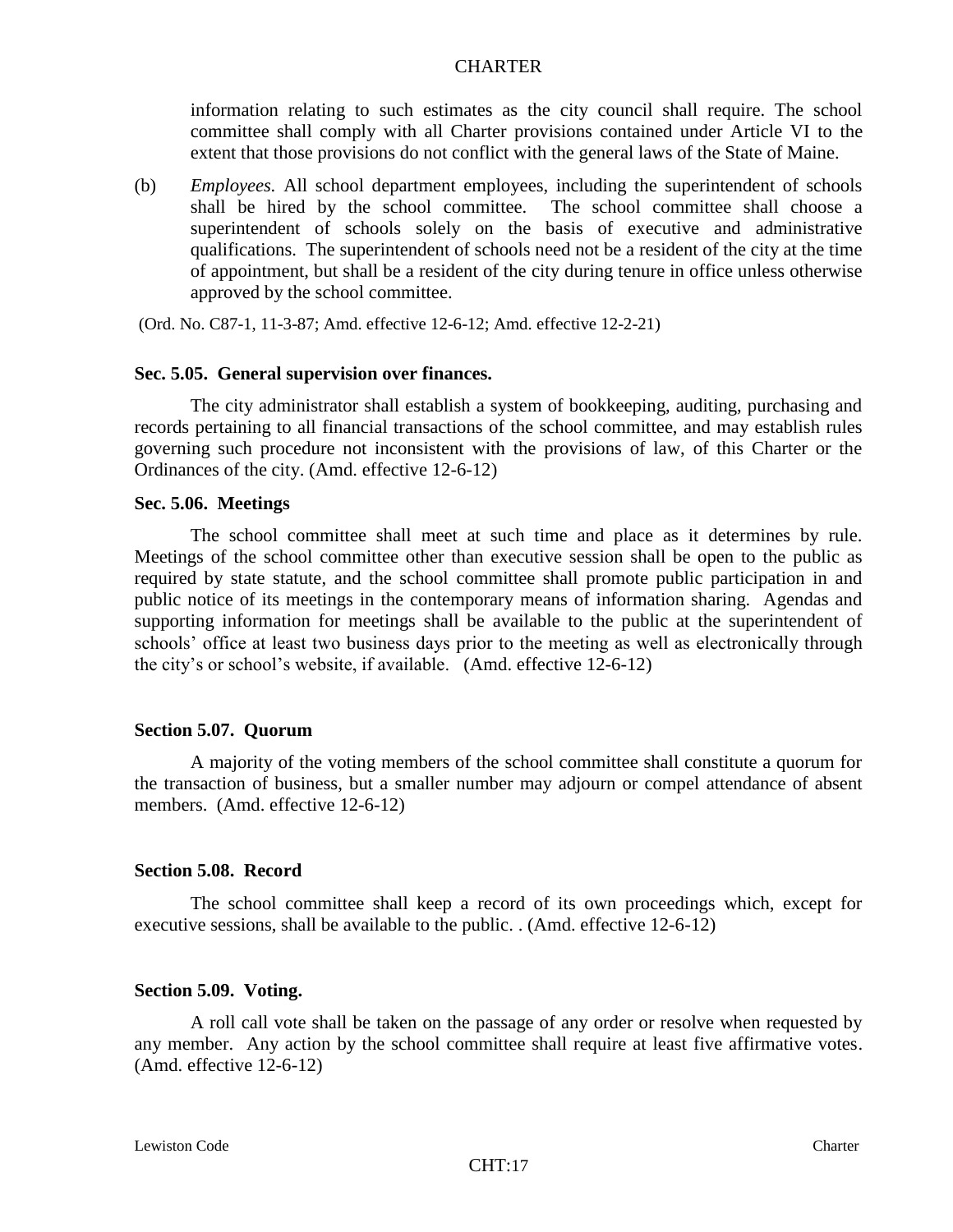### **ARTICLE VI. FINANCIAL PROCEDURES**

#### **Sec. 6.01. Fiscal year.**

- (a) *Fiscal year.* The fiscal year of the city shall be established by the council by resolution.
- (b) *School committee subject to Article VI.* The school committee shall comply with and be subject to the provisions of this article, to the extent that such provisions do not conflict with the provisions of general law relating to adopting the annual school budget and a uniform school fiscal year.

(Amd. effective 12-6-12; Amd. effective 12-2-21)

#### **Sec. 6.02. Submission of budget and budget message.**

At least three (3) months prior to the end of the current fiscal year, the administrator shall submit to the council a budget for the ensuing fiscal year and an accompanying message. The council may establish regulations and procedures to carry out the purpose of this article, including the referral of the budget to the finance committee for its review.

(Ord. No. C87-1, 11-3-87)

#### **Sec. 6.03. Budget message.**

The administrator's message shall explain the budget both in fiscal terms and in terms of the work programs. It shall outline the proposed financial policies of the city for the ensuing fiscal year, describe the important features of the budget, indicate any major changes from the current year in financial policies, expenditures, and revenues together with the reasons for such changes, summarize the city's debt position and include such other material as the administrator deems desirable. It shall also describe the tax impact of the proposed budget.

#### **Sec. 6.04. Budget.**

The budget shall provide a complete financial plan of all city funds and activities for the ensuing fiscal year, and except as required by this charter, shall be in such form as the administrator deems desirable or the council may require. In organizing the budget, the administrator shall utilize the most feasible combination of expenditure classification by fund, organization unit, program, purpose or activity and object. It shall begin with a clear general summary of its contents, shall show in detail all estimated income, indicating the proposed property tax levy and all proposed expenditures including debt service for the ensuing fiscal year, and shall be so arranged as to show comparative figures for actual and estimated income and expenditures of the current fiscal year and actual income and expenditures of the preceding fiscal year. It shall indicate in separate sections:

- (a) Proposed expenditures for current operations during the ensuing fiscal year, detailed by offices, departments and agencies in terms of their respective work programs, and the method of financing such expenditures;
- (b) Proposed capital expenditures during the ensuing fiscal year, detailed by offices, departments and agencies when practicable and the proposed method of financing each such capital expenditure;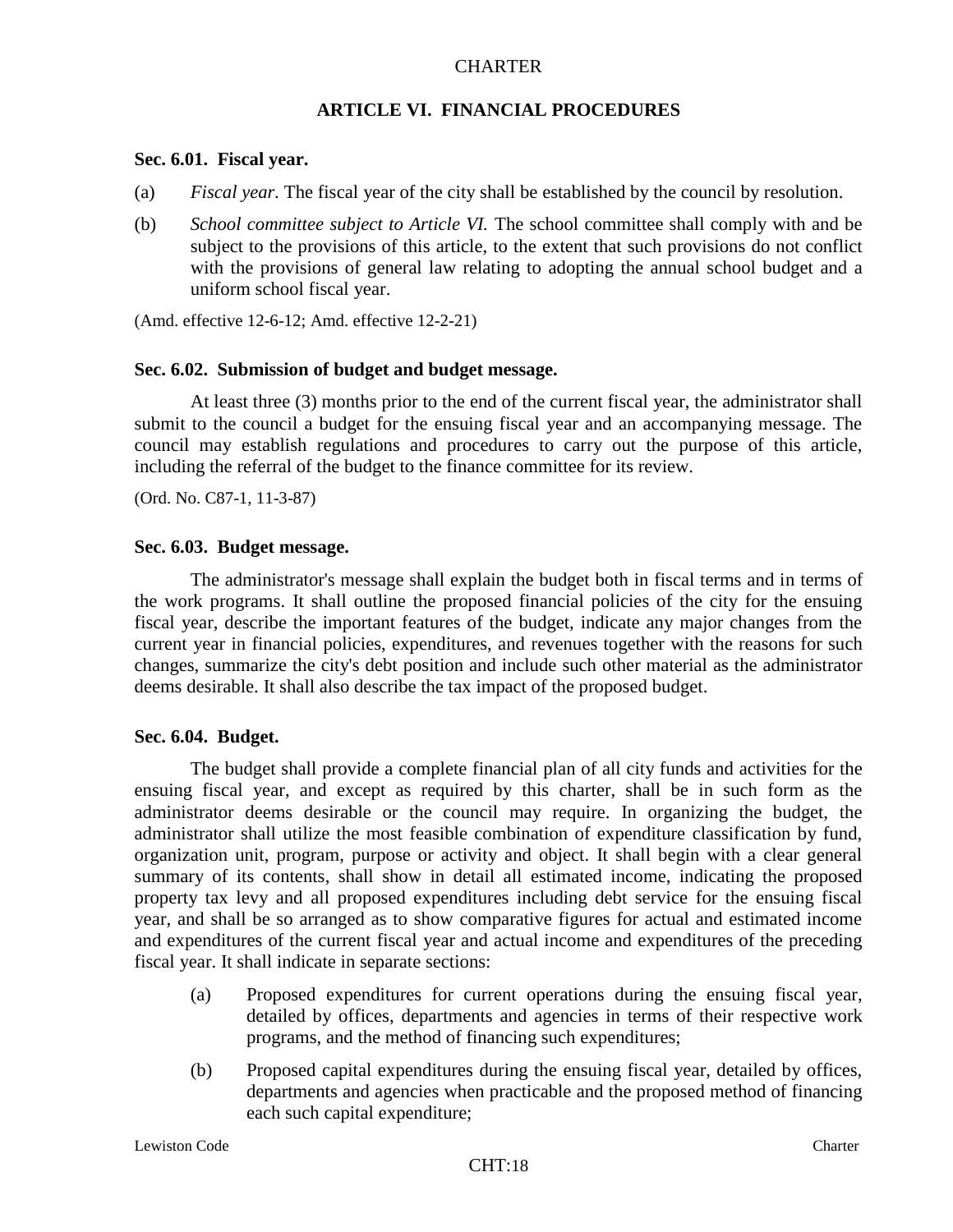- (c) Anticipated net surplus or deficit for the ensuing fiscal year of each utility owned or operated by the city and the proposed method of its disposition (subsidiary budgets for each such utility giving detailed income and expenditures information shall be attached as appendices to the budget); and
- (d) Comparative statements reflecting actual expenditures for the current year and estimated expenditures for the next succeeding fiscal year shall be set forth in parallel columns. An increase or decrease in any item shall be indicated.

The total of proposed expenditures shall not exceed the total of estimated income.

## **Sec. 6.05. Capital program.**

- (a) *Submission to council.* The administrator shall each year prepare and submit to the council a five-year capital program, including the capital program proposed for the school department, at least five and one-half (5 1/2) months prior to the end of the current fiscal year. The administrator shall concurrently refer the capital program to the planning board for its review.
- (b) *Contents.* The capital program shall include:
	- (1) A clear general summary of its contents;
	- (2) A list of all capital improvements which are proposed to be undertaken during the five (5) fiscal years next ensuing, with appropriate supporting information as to the necessity for such improvements;
	- (3) Cost estimates, method of financing and recommended time schedules for each improvement; and
	- (4) The estimated annual cost of operating and maintaining the facilities to be constructed or acquired.

The above information may be revised and extended each year with regard to capital improvements still pending or in process of construction or acquisition.

(c) *Planning board review.* The planning board shall review the proposed capital program each year, and following public hearing thereon, shall forward its recommendations to the city council at least four and one-half (4 1/2) months prior to the end of the current fiscal year.

(Ord. No. C87-1, 11-3-87)

## **Sec. 6.06. Council action on capital program.**

- (a) *Notice and hearing.* The city council shall publish in one (1) or more newspapers of general circulation in the city the general summary of the capital program and a notice stating:
	- (1) The times and places where copies of the capital program are available for inspection by the public;
	- (2) The time and place, no less than seven (7) nor more than fifteen (15) calendar days after such publication, for a public hearing on the capital program.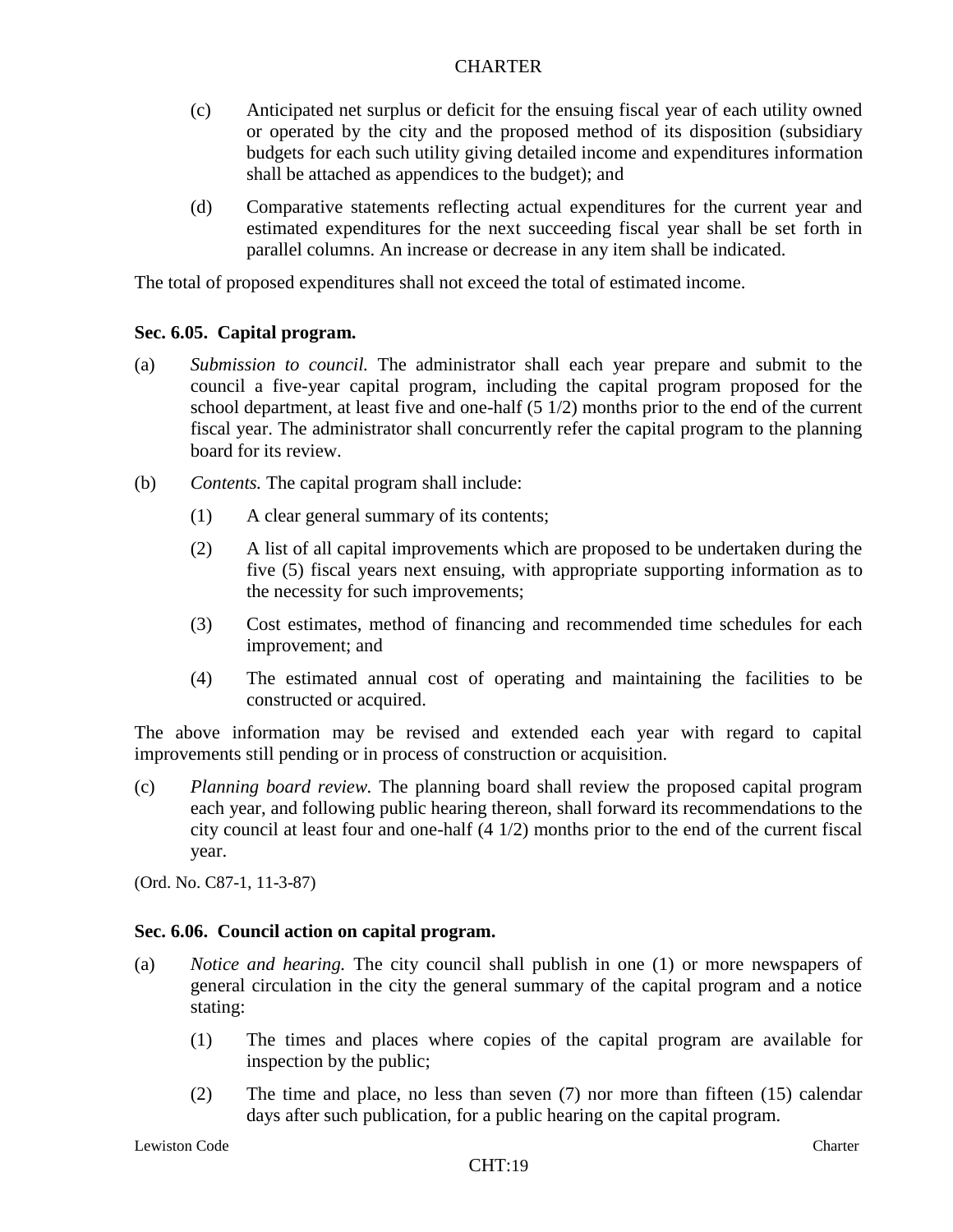- (b) *Copy at public library.* A copy of the capital program shall be filed in the Lewiston Public Library.
- (c) *Notice in city building.* Notice shall also be posted in the city building.
- (d) *Electronic Availability.* Notice of the budget or the budget itself shall be made available through the city web site or other current technologies as the city council deems appropriate.
- (e) *Adoption.* The council by resolution shall adopt the capital program with or without amendment after the public hearing and at least four (4) months prior to the end of the current fiscal year. Adoption as provided herein shall not constitute the appropriation of funds.

(Ord. No. C87-1, 11-3-87; Amd. effective 12-6-12)

## **Sec. 6.07. Council action on budget.**

- (a) *Notice and hearing.* The city council shall publish in one (1) or more newspapers of general circulation in the city the general summary of the budget and a notice stating:
	- (1) The times and places where copies of the message and budget are available for inspection by the public, and
	- (2) The time and place, no less than seven (7) nor more than fifteen (15) calendar days after such publication, for public hearing on the budget.
- (b) *Copy at public library.* A copy of the budget message and the budget shall be filed in the Lewiston Public Library.
- (c) *Notice in city building.* Notice shall also be posted in the city building.
- (d) *Electronic Availability.* Notice of the budget or the budget itself shall be made available through the city web site or other current technologies as the city council deems appropriate.
- (e) *Action on school budget.* The school budget shall be adopted in conformity with the requirements of state law. The provisions of this section VI shall apply to the school budget only to the extent that such requirements do not conflict with state law.
- (f) *Amendment before adoption.* After the public hearing the council may adopt the budget with or without amendment. In amending the budget, it may add or increase programs or amounts and may delete or decrease any programs or amounts, except expenditures required by law or for debt service or for estimated cash deficit, provided that no amendments to the budget shall increase the authorized expenditures to an amount greater than the total of estimated income.
- (g) *Adoption.* The council shall by resolution adopt the budget not later than one (1) month prior to the end of the then current fiscal year. In the event the council fails to adopt the budget at least one (1) month prior to the end of the then current fiscal year, the administrator shall, within seventy-two (72) hours thereafter, present a final budget to the council covering all non-school budgets. If the council shall fail to adopt a budget prior to the end of the then current fiscal year, the administrator's final budget shall be deemed to be automatically adopted. Adoption of the budget shall constitute appropriations of the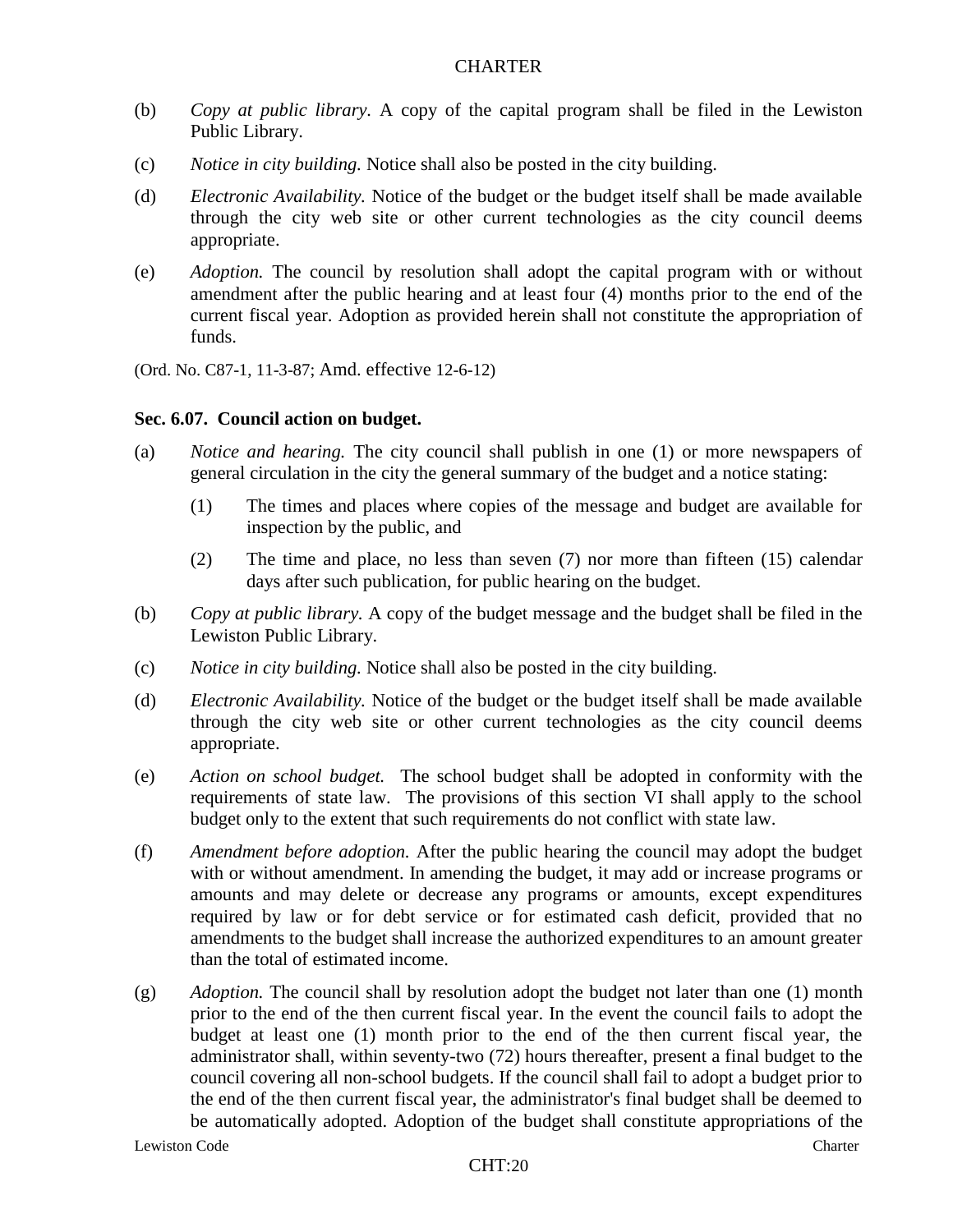amounts specified therein as expenditures from the funds indicated. The city council may adopt the school budget at a separate time from the remainder of the budget.

- (h) *Budget expenditure limit*. The percent increase in the municipal tax levy, when compared to the preceding fiscal year budget, shall not exceed the percent increase of the Consumer Price Index Urban Northeast (CPI-U Northeast) (Source: United States Bureau of Labor Statistics, Department of Labor) as compiled for the 12-month period ending December 31 of the previous year. Pursuant to this subsection, Section 2-31 of the Code of Ordinances is hereby repealed.
- (i) *Exception:* When deemed necessary by the city council, the provisions of subsection  $(g)$ of this section may be waived by five affirmative votes of the municipal officers.

(Ord. No. C87-1, 11-3-87; Ord. No. C95-2, 1-9-96; Amd. effective 12-6-12; Amd. effective 12-2-21)

### **Sec. 6.08. Public records.**

Copies of the budget and the capital program as adopted shall be public records and shall be made available for inspection by the public at the Lewiston Public Library at such other places as may be designated by the council, and through appropriate electronic methods.

(Amd. effective 12-6-12)

## **Sec. 6.09. Amendments after adoption.**

- (a) *Supplemental appropriations.* If during the fiscal year the administrator certifies that there are available for appropriation, revenues in excess of the total estimated in the budget, the council by resolution after public hearing, may make supplemental appropriations for the year up to the amount of such excess.
- (b) *Emergency appropriations.* To meet a public emergency affecting life, health, property or the public peace, the council may make emergency appropriations. Such appropriations may be made by resolution. To the extent that there are no available unappropriated revenues to meet such appropriations, the council may by resolution authorize the issuance of temporary notes, which may be renewed from time to time, but the temporary notes and renewals of any fiscal year shall be paid not later than the last day of the fiscal year next succeeding that in which the emergency appropriation was made.
- (c) *Reduction of appropriations.* If at any time during the fiscal year it appears probable to the administrator that the revenues available will be insufficient to meet the amount appropriated, the administrator shall report to the council without delay, indicating the estimated amount of the deficit, any remedial action taken, and recommendations as to any other steps to be taken. The council shall then take such further action as it deems necessary to prevent or minimize any deficit and for that purpose it may by resolution reduce one or more appropriations.
- (d) *Transfer of appropriations.* At any time during the fiscal year the administrator may transfer part or all of any unencumbered appropriation balance among programs within a department, office or agency and, upon written request by the administrator, the council may by resolution transfer part or all of any unencumbered balance thereof to another department, office or agency.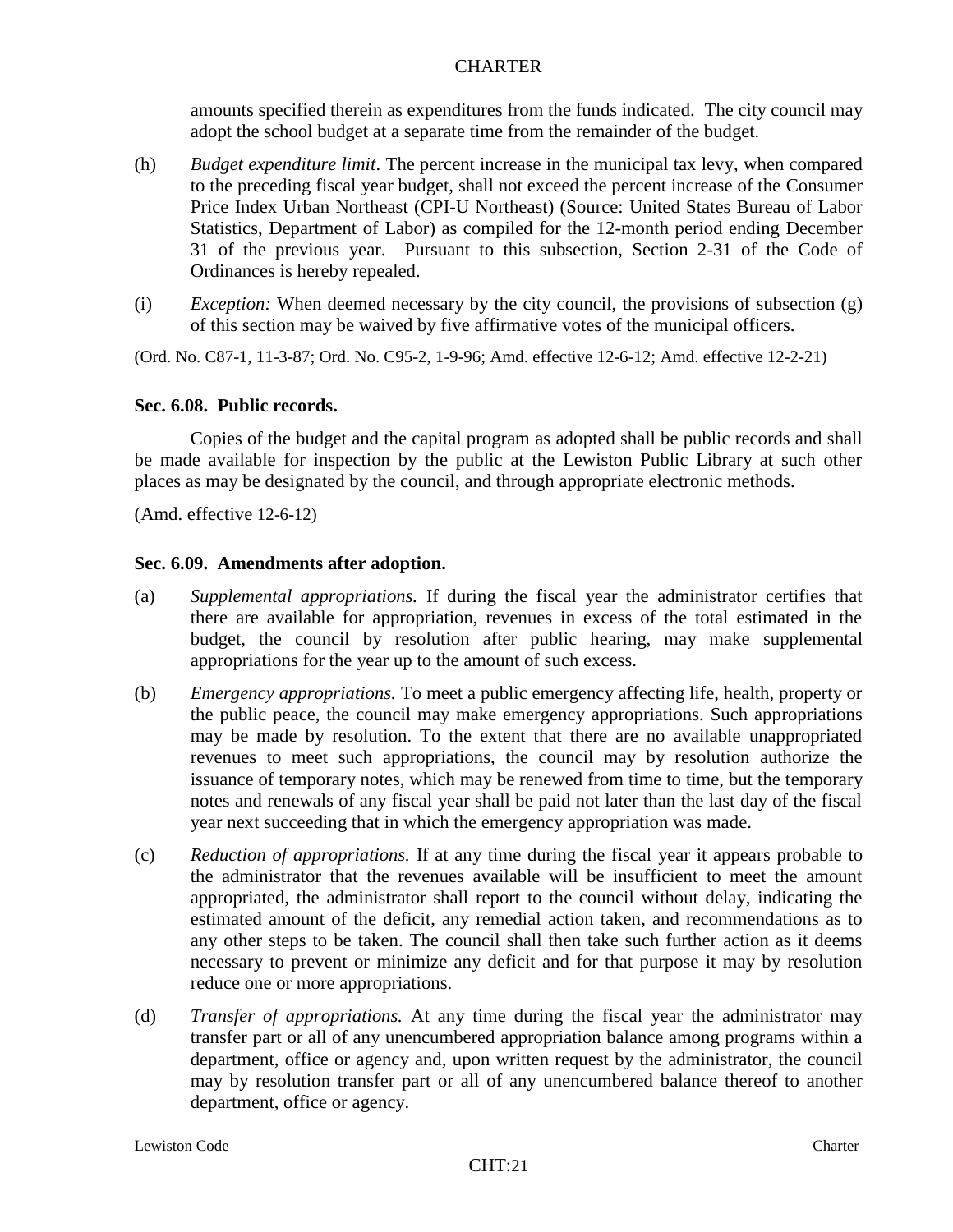(e) *Limitations; effective date.* No appropriation for debt service may be reduced or transferred and no appropriation may be reduced below any amount required by law to be appropriated or by more than the amount of the unencumbered balance thereof. The supplemental and emergency appropriations and reduction or transfer of appropriations authorized by this section may be made effective immediately upon adoption.

#### **Sec. 6.10. Lapse of appropriations.**

Every budgetary account shall lapse at the close of the fiscal year to the extent that it has not been expended or encumbered.

#### **Sec. 6.11. Administration of the budget.**

The administrator or designee may make allotments to departments, offices and agencies in accordance with estimated seasonal or periodic needs and may revise such allotments. No expenditure may be made or obligation incurred unless the administrator or designee first certifies that there is a sufficient unencumbered balance in the appropriate allotment or appropriation. Any authorization of payment or incurring of obligation in violation of the provisions of this Charter may be cause for removal of the person who knowingly authorized or made such payment or incurred such obligations. Notwithstanding the preceding provisions of this section, except where prohibited by law, nothing in this Charter shall be construed to prevent the making or authorizing of payments or making of contracts for capital improvements to be financed wholly or partly by the issuance of bonds or to prevent the making of any contract or lease providing for payments beyond the end of the fiscal year, provided that such action is made or approved by council resolution.

### **Sec. 6.12. Annual postaudit.**

Council shall appoint an accounting firm, whose minimum qualification shall include certified public accountants on staff, for the purpose of conducting the annual postaudit of the current fiscal year's municipal finances, as required by law. The council may enter into multiyear contracts pursuant to the competitive bid process for terms not to exceed five (5) consecutive fiscal years. (Amd. effective 12-6-12)

#### **Sec. 6.13. Temporary borrowing.**

Money may be borrowed temporarily in anticipation of taxes or of the issuance of bonds, in accordance with the provisions of 30-A M.R.S.A. § 5771, as amended.

(Amd. effective 12-6-12)

#### **Sec. 6.14. Bond issues.**

The city may issue general obligation and revenue obligation securities for funding or refunding all or any part of its debt or for any purpose for which it may raise money in accordance with Maine Statutes. Before passage of an order or orders providing for the issuance of bonds, the city council shall hold a public hearing, notice of which shall be advertised at least once in one (1) or more newspapers of general circulation in Lewiston, such publication to be made not less than seven (7) calendar days and no more than fifteen (15) calendar days before

Lewiston Code Charter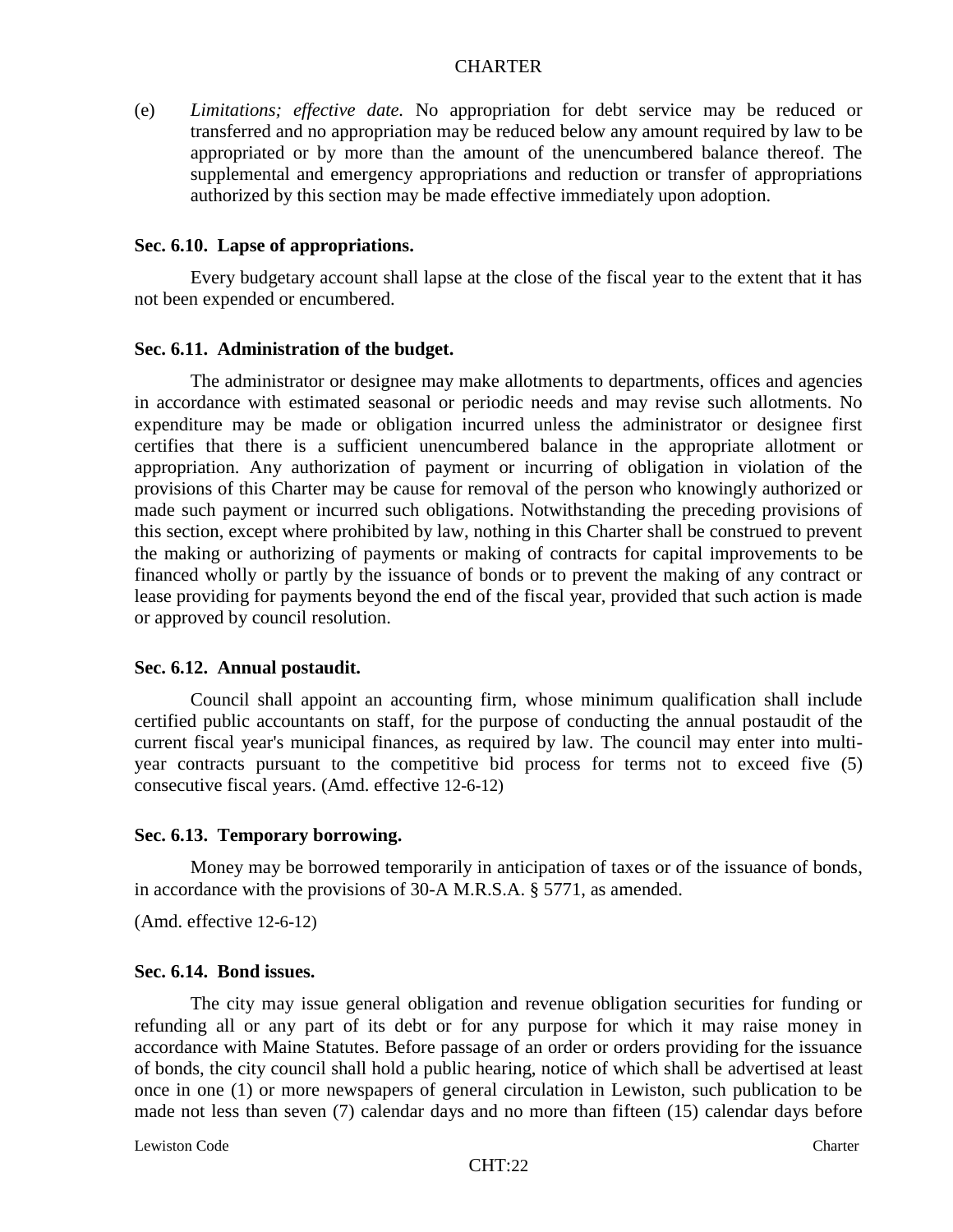the public hearing. Final action on the order or orders must take place no later than sixty (60) calendar days following the public hearing. In addition to the public hearing required herein, where the amount of any single purpose bonds authorized for an individual project exceeds fifteen (15) percent of the property tax levy of the preceding fiscal year, such authorization must be approved by the voters at a regular or special election prior to issuance.

(Amd. effective 12-6-12)

#### **Sec. 6.15. Finance committee.**

- (a) *Appointment.* There shall be a finance committee composed of five (5) members, who shall be appointed as follows: The president of the city council shall appoint two (2) members of the city council to serve two-year terms; the mayor shall appoint three (3) qualified voters of Lewiston to serve staggered three-year terms. All terms shall be for three (3) years. No non-city-council member shall serve on the finance committee for more than six (6) consecutive years.
- (b) *Compensation.* The members of the finance committee shall receive compensation at the rate established by ordinance by the city council. Compensation paid to members of the finance committee may be changed by ordinance, but no such ordinance increasing compensation for a member of the finance committee who is a member of the city council shall take effect during the term for which the councilor was elected.
- (c) *Duties.* The finance committee shall:
	- (1) Approve contracts for the purchase of materials and services procured through the competitive bid process;
	- (2) Determine the amount of bonds required of officers and agents of the city; and
- (d) *Appeal.* Any party, including employees of the city, aggrieved by action of the finance committee taken under section 6.15(c), may appeal such action to the council within seven (7) calendar days from the date of the action which is the subject of the appeal.
- (e) *Advisory functions.* The finance committee shall also advise the council on such financial matters as the council may refer to it.
- (f) *Rules of procedure.* The finance committee shall adopt appropriate rules of procedure consistent with the provisions of this Charter and policies adopted by the city council, to enable it to carry out its functions.
- (g) *Forfeiture.*
	- (1) A member of the finance committee appointed by the mayor shall forfeit office and a vacancy therein shall exist if the member:
		- a. Dies;
		- b. Resigns;
		- c. Is convicted of a crime or offense involving moral turpitude while in office;
		- d. Is found to be in violation of section 8.04 of this Charter; or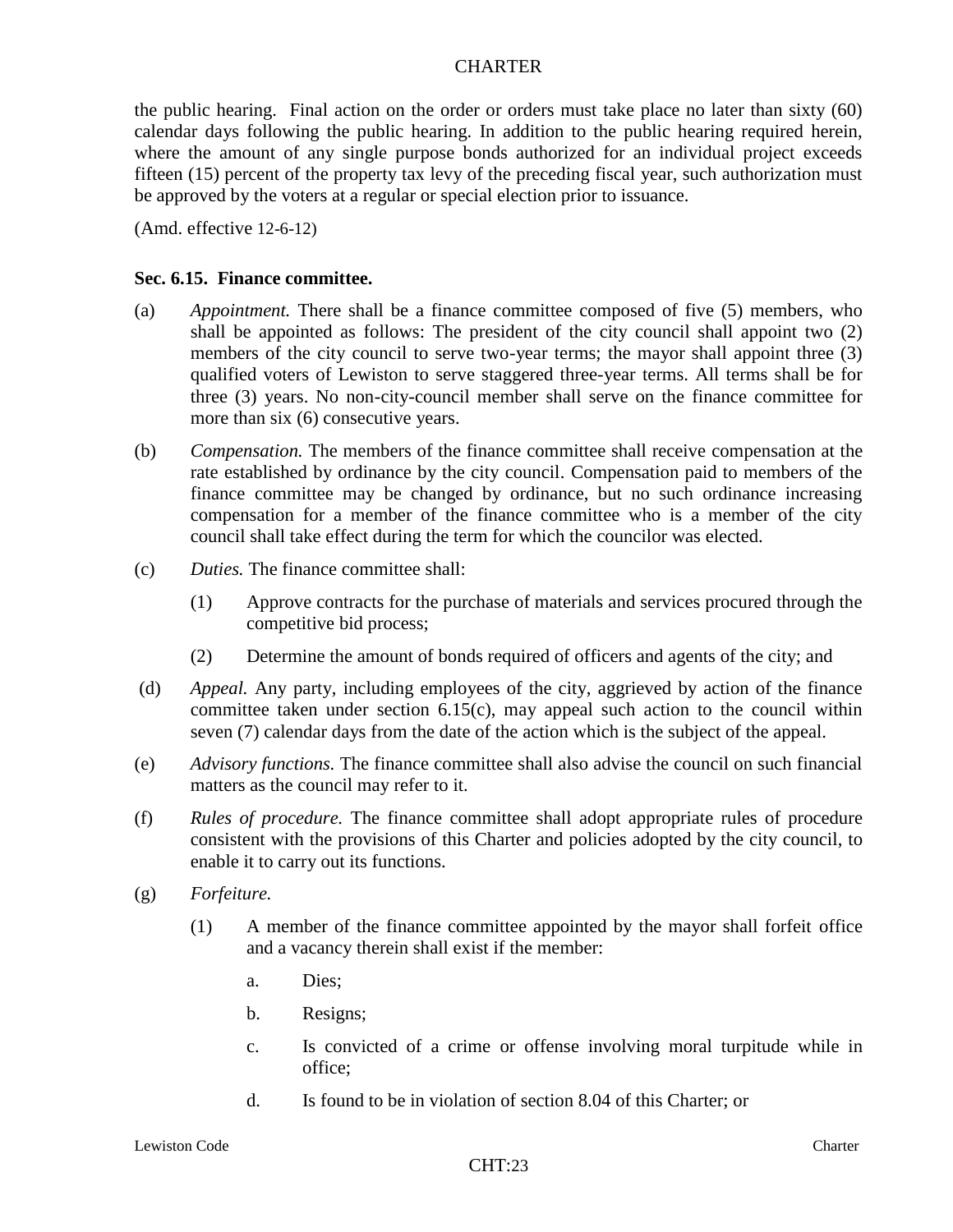e. Exceeds the tenure authorized for the office.

If any vacancy shall occur, the vacancy shall be filled for the remainder of the unexpired term by appointment of the mayor.

(2) A member of the finance committee who is a member of the city council shall forfeit office and a vacancy therein shall exist if that member is no longer a member of the city council.

If any vacancy shall occur, the vacancy shall be filled by a member of the city council appointed by the president of the council for the remainder of the unexpired term.

(h) *Judge of qualifications.* The city council, upon request from the mayor, or upon the written request or request to the City Clerk from three councilors, shall be the judge of the qualifications of the members of the finance committee appointed by the mayor and of the grounds for removal from or forfeiture of their office. In order to exercise these powers, the council shall have the power to administer oaths, issue subpoenas, compel the attendance of witnesses and the production of any papers, books, accounts, documents and testimony, and to cause the deposition of witnesses, whether residing within or without the State, to be taken in the manner prescribed by law for taking depositions in civil actions in the Maine Superior Court. A member charged with conduct constituting grounds for forfeiture of or removal from office shall be entitled to a hearing at which the individual charged shall have the opportunity to present witnesses and cross examine witnesses. Notice of such hearing shall be provided to the member at least seven (7) days in advance of the hearing via certified mail and, if available, by electronic means. If applicable under 1 MRSA Section 405(6) (A), the hearing shall take place in executive session unless the member charged requests it be done in public session. Removal from office requires the affirmative vote of at least five members of the council, including the mayor if voting under section 2.03, such vote to take place in public.

(Amd. effective 12-6-12; Amd. effective 12-2-21)

## **ARTICLE VII. NOMINATIONS AND ELECTIONS**

#### **Sec. 7.01. Conduct of elections.**

The regular municipal election shall be held on the first Tuesday after the first Monday in November of each year. Except as otherwise provided by this Charter, the provisions of Title 21[-A] and Title 30[-A] of the Revised Statutes, as amended, shall apply to elections held under this Charter. All elections called for under this Charter shall be conducted by the election officials established under Title 21[-A]. For the conduct of elections, for the prevention of fraud in such elections and for the recount of ballots in cases of fraud or doubt, the council shall adopt, by ordinance, all regulations which it considers desirable, consistent with law and this Charter. "Qualified voter" shall mean any person qualified and registered to vote under law.

(Amd. effective 12-2-21)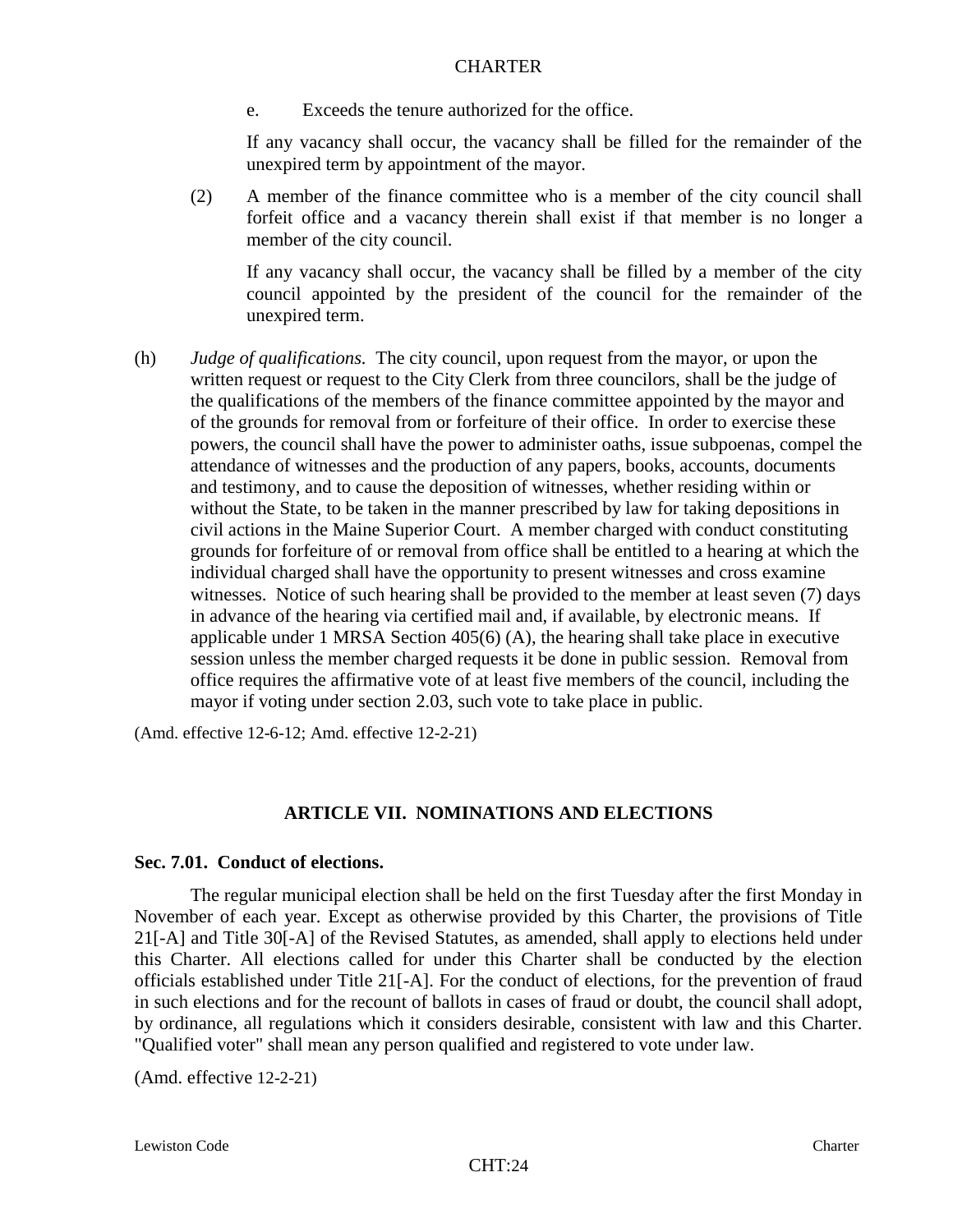### **Sec. 7.02. Nomination by petition.**

- (a) *Petitions.* Candidates for elective office in the City of Lewiston shall be nominated by petition. Any eligible and qualified voter of the city may be nominated for election to the office of mayor by a petition signed by not less than one hundred (100) nor more than two hundred (200) qualified voters of the city. Any eligible and qualified voter of a ward may be nominated for election to the office of city councilor by a petition signed by not less than fifty (50) nor more than one hundred (100) qualified voters of the ward. Except for the office of at-large school committee, any eligible and qualified voter of a ward may be nominated for election to the office of school committee by a petition signed by not less than fifty (50) nor more than one hundred (100) qualified voters of the ward. Any eligible and qualified voter of the city may be nominated for election to the office of atlarge school committee by a petition signed by not less than fifty (50) nor more than one hundred (100) qualified voters of the city.
- (b) *Nomination petitions.* The signatures to a nomination petition need not all be affixed to one paper, but each separate paper of a petition shall contain an affidavit executed by its circulator stating the number of signers of the paper, that each signature on it was affixed in the circulator's presence, and that the circulator believes each signature to be the genuine signature of the person whose name it purports to be. Such signatures shall be executed in ink. Each signer shall indicate next to the signer's signature the street address where the signer resides. The nomination petitions shall be on forms prepared by the city clerk. No nomination petitions shall be issued by the city clerk or circulated for signatures more than one hundred thirty-five (135) calendar days prior to election day.
- (c) *Filing and acceptance of nomination petitions.* All separate papers comprising a nomination petition shall be assembled and filed with the city clerk as one (1) instrument not earlier than one hundred thirty-five (135) calendar days nor later than the normal close of business of the city clerk's office on the seventy-fifth (75th) calendar day before the election. If the seventy-fifth (75th) calendar day falls on a Saturday, Sunday or legal holiday, the final filing date shall be the next regular business day. The council may, upon recommendation of the city clerk, set a shorter time period for the filing of nomination petitions for special elections. Under no conditions shall the time period for circulating petitions be less than ten (10) calendar days, nor the last filing date closer than two (2) weeks prior to the date of the election. The clerk shall make a record of the exact time when each petition is filed. No nomination petition shall be accepted unless accompanied by a signed acceptance of the nomination.
- (d) *Objections to candidate.* All objections to the regularity or validity of the petition of any person shall be made within five (5) calendar days after the final filing date by written notice filed with the city clerk setting forth the grounds of objections. In case no such objection is filed within the five-day period herein prescribed, the regularity or validity of the nomination petition shall not be contested thereafter.
- (e) *Certification of petition validity.* Upon receiving a nomination petition and statement of acceptance of any candidate, the city clerk shall then have the board of registration certify the validity of any petition having a sufficient number of proper signatures. If a petition is found insufficient, the clerk shall return it immediately to the person who filed it with a statement setting forth wherein it is found insufficient. Within the regular time for filing petitions, such a petition may be amended and filed again as a new petition or a different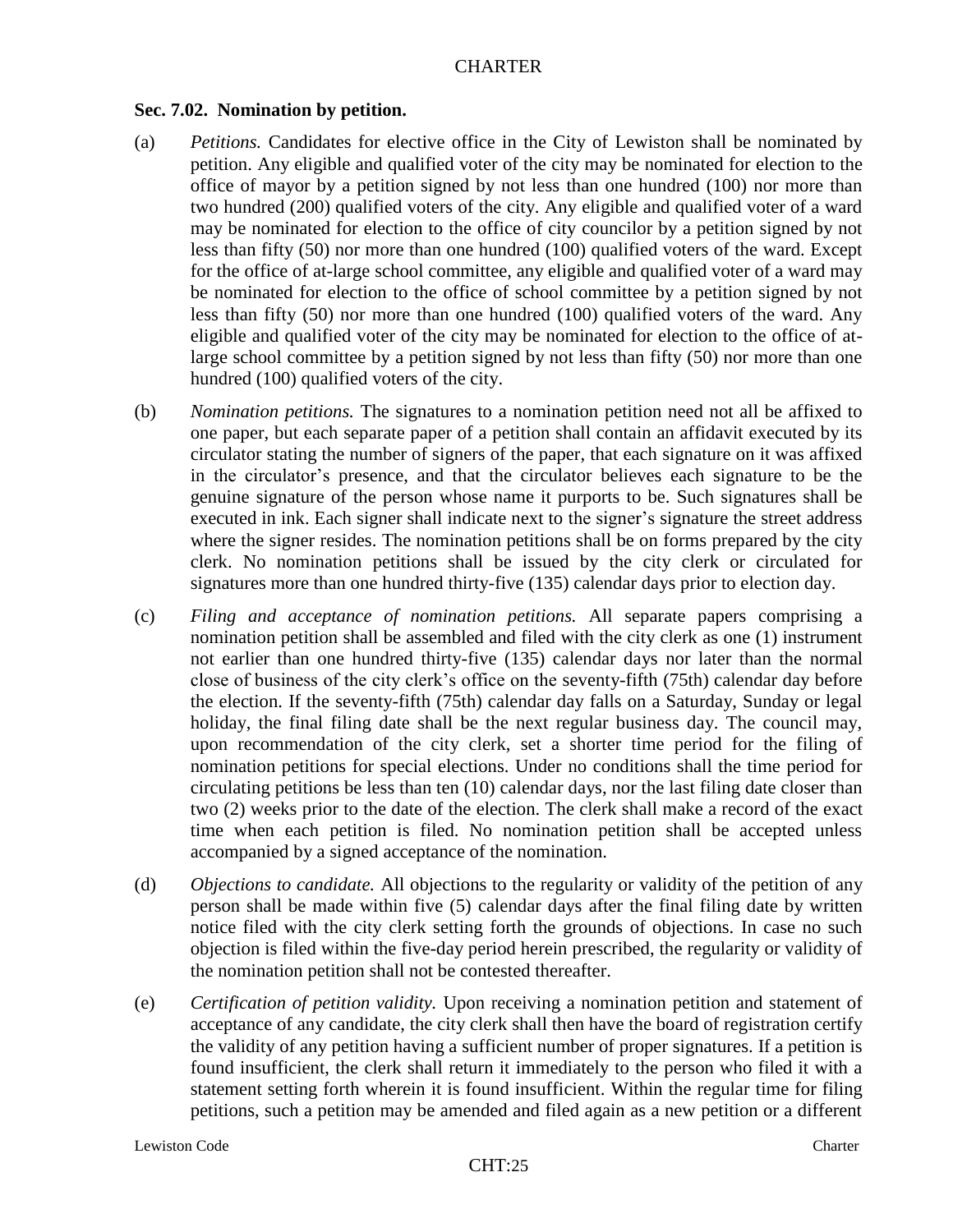petition may be filed for the same candidate. The clerk shall keep on file all petitions found sufficient at least until the expiration of the term for which the candidates are nominated in those petitions.

(f) *Eligibility.* The candidates for election as councilor and school committee members, except for the at-large school committee member, must be at least twenty (20) years of age and have been registered voters and qualified to vote in their respective wards for a period of at least three (3) months next prior to the last date on which the nomination papers are to be filed. The candidates for election as at-large school committee member must be at least twenty (20) years of age and have been registered voters and qualified to vote in the City of Lewiston at least three (3) months next prior to the last date on which the nomination papers are to be filed. The candidates for election as mayor must be at least twenty (20) years of age and have been registered voters and qualified to vote in the City of Lewiston at least six (6) months next prior to the last date on which the nomination papers are to be filed.

(Ord. No. C86-1, §§ 5, 6, 1-1-87; Ord. No. C87-2, 11-3-87)

### **Sec. 7.03. Names on ballots.**

- (a) *Candidates for mayor.* The full names and street addresses of all candidates nominated for the office of mayor, except those who have died or become ineligible, shall be printed on the official and specimen ballots without party designation under a heading which reads "For Mayor."
- (b) *Candidates for city council.* The full names and addresses of all candidates nominated for the office of councilor, except those who have died or become ineligible, shall be printed only on the official and specimen ballots for their respective wards, without party designation, under a heading which reads "For Councilor."
- (c) *Candidates for school committee.* The full names and addresses of all at-large candidates nominated for the office of school committee, except those who have died or become ineligible, shall be printed only on the official and specimen ballots, without party designation, under a heading which reads "For School Committee At-Large," except that the full names and addresses of all candidates nominated for the office of school committee by wards, except those who have died or become ineligible, shall be printed only on the official and specimen ballots for their respective wards, without party designation, under a heading which reads "For School Committee."

(Ord. No. C86-1, § 7, 1-1-87)

## **Sec. 7.04. Order of candidate surnames.**

Where two (2) or more candidates have been nominated for the same office, the names of said candidates shall appear on the ballot in alphabetical order.

#### **Sec. 7.05. Write-In Candidates.**

In order for ballots cast for a write-in candidate to be counted, such candidate must (a) register as a candidate with the City Clerk at least 30 calendar days prior to the date of the election and (b) be eligible for the office sought.

Lewiston Code Charter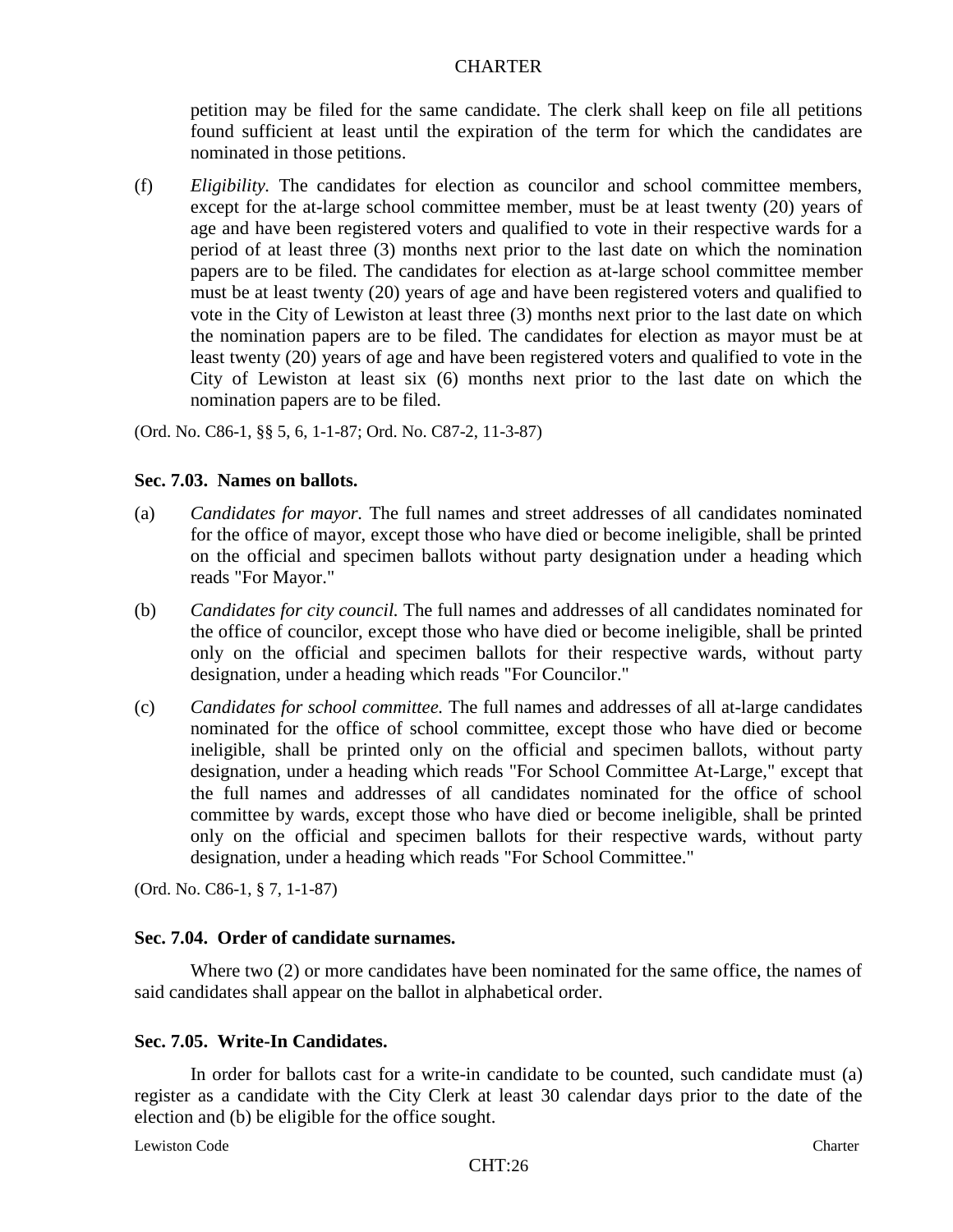(Amd. effective 12-6-12)

# **Sec. 7.06. Election posting.**

The city clerk or designee shall post a properly executed copy of the election warrant and specimen ballot at the places where the election is to be held. Said notice shall be posted at least seven (7) calendar days before the date of said election.

## **Sec. 7.07. Determination of election results.**

- (a) *Number of votes.* Each voter shall be entitled to vote for as many candidates as there are vacancies to be filled.
- (b) *Absentee voting.* Each qualified voter who desires to cast an absentee vote at a regular city election or special election shall be entitled to an official ballot and the right to cast such ballot in accordance with the provisions of 21-A M.R.S.A. subchapter IV, as amended.
- (c) *Plurality.* Except where otherwise provided, elections shall be determined by plurality vote. In case of a tie vote for any elective office, a new election shall be held on a date to be determined by the city council, said date to be no more than forty-five (45) calendar days from the date of the regular municipal election, but the only names appearing on the ballot shall be those candidates who receive the tie vote.
- (d) *Mayoral runoff election.* If it should appear that no person has received a majority of all votes cast for mayor, a special election to be known as a runoff election shall be held on a date to be determined by the city council, said date to be no more than forty-five (45) calendar days from the date of the regular municipal election. The candidate receiving the highest number of votes at such election shall be declared to be elected. The names to be placed upon the ballot at said election shall be determined as follows:
	- (1) If but one (1) candidate has received the highest number of votes and but one (1) candidate has received the next highest number of votes, their names only shall be placed upon the ballot.
	- (2) If two (2) or more candidates have received the same number of votes and a number higher than those received by any other candidates, only the names of such candidates, whether they be two (2) or more, shall be placed upon the ballot.
	- (3) If one (1) candidate has received the highest number of votes and two (2) or more candidates have received the same number of votes, which number shall have been next lower than that received by the candidate receiving the highest number, only the name of the candidate who has received the highest number and the candidates, whether two (2) or more, who have received the next highest number of votes shall be placed upon the ballot.
- (e) *Write-In Candidates.* In order to be eligible to be elected, a write-in candidate must receive at least the same number of votes as are required for nomination for the position for which the write-in candidate is competing.

(Amd. effective 12-6-12)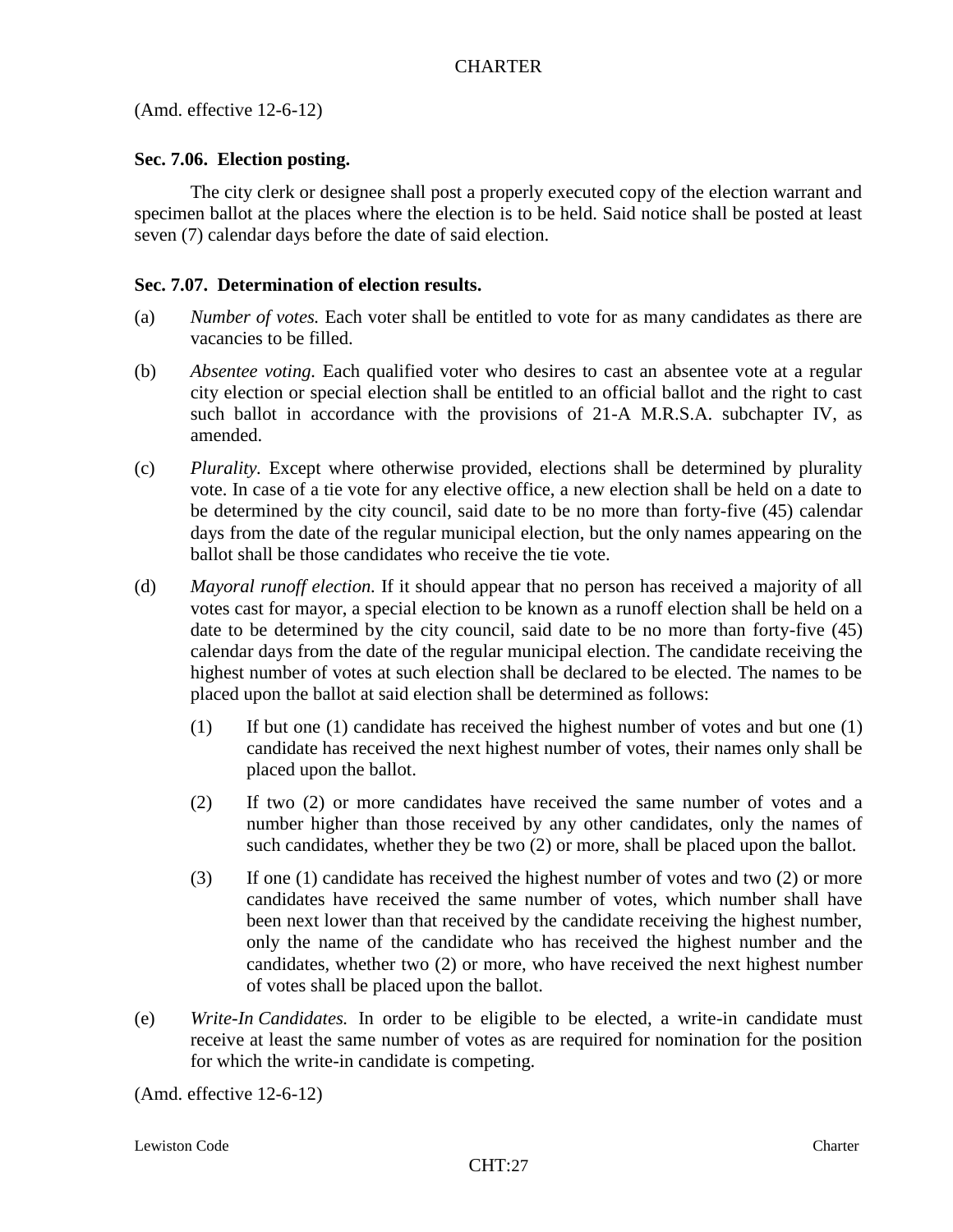#### **Sec. 7.08. Wardens and ward clerks.**

- (a) *Appointment by city clerk.* The city clerk shall, with the approval of the city councilors, appoint a warden and ward clerk for each of the voting precincts. The wardens and ward clerks shall serve for two-year terms concurrent with the terms of the members of the city council.
- (b) *Vacancy.* In the case of a vacancy in the office of warden or ward clerk, the city clerk shall appoint a person for the remainder of the term.

### **ARTICLE VIII. GENERAL PROVISIONS**

#### **Sec. 8.01. Terms of officers and employees.**

- (a) *Elected officers.* The term of any elected officer shall date from the first Monday in January next following election, except that in the event the first Monday shall fall on a holiday or the day following a holiday, then on the following Tuesday. If a person is elected to fill a vacancy in office, that person's term shall begin immediately upon taking the oath of office.
- (b) *Appointive officers and employees.* Except as may otherwise be provided in this Charter, all city officers, employees and appointees shall serve at the pleasure of the appointing power.

(Amd. effective12-6-12)

#### **Sec. 8.02. First council meeting.**

The city council shall convene on the first Monday in January next following its election; except that in the event the first Monday shall fall on a holiday or the day following a holiday, then on the following Tuesday.

(Amd. effective12-6-12)

#### **Sec. 8.03. Swearing in officers.**

All officers provided for in this Charter, whether elective or appointive, shall, before assuming their respective duties, qualify by being sworn to the faithful performance thereof before the city clerk or some magistrate thereto qualified.

### **Sec. 8.04. Personal financial interest.**

Lewiston Code Charter Communication Code Charter Charter Charter Charter Charter Charter Charter Charter Charter If any elected or appointed official, officer or employee or the spouse of any such person has a financial interest, direct or indirect, in any contract with the city or in the purchase or sale of any land, material, supplies or services to the city or to a contractor supplying the city, that official shall make known that interest and shall refrain from voting upon or otherwise participating in the capacity of an elected or appointed official, officer or employee, in the making of such purchase or sale or in the making or performance of such contract. Any such person who willfully conceals a personal financial interest or that of a spouse, or willfully violates the requirements of this section, shall be guilty of malfeasance in office or position and shall forfeit the office or position. Violation of this section with the knowledge, express or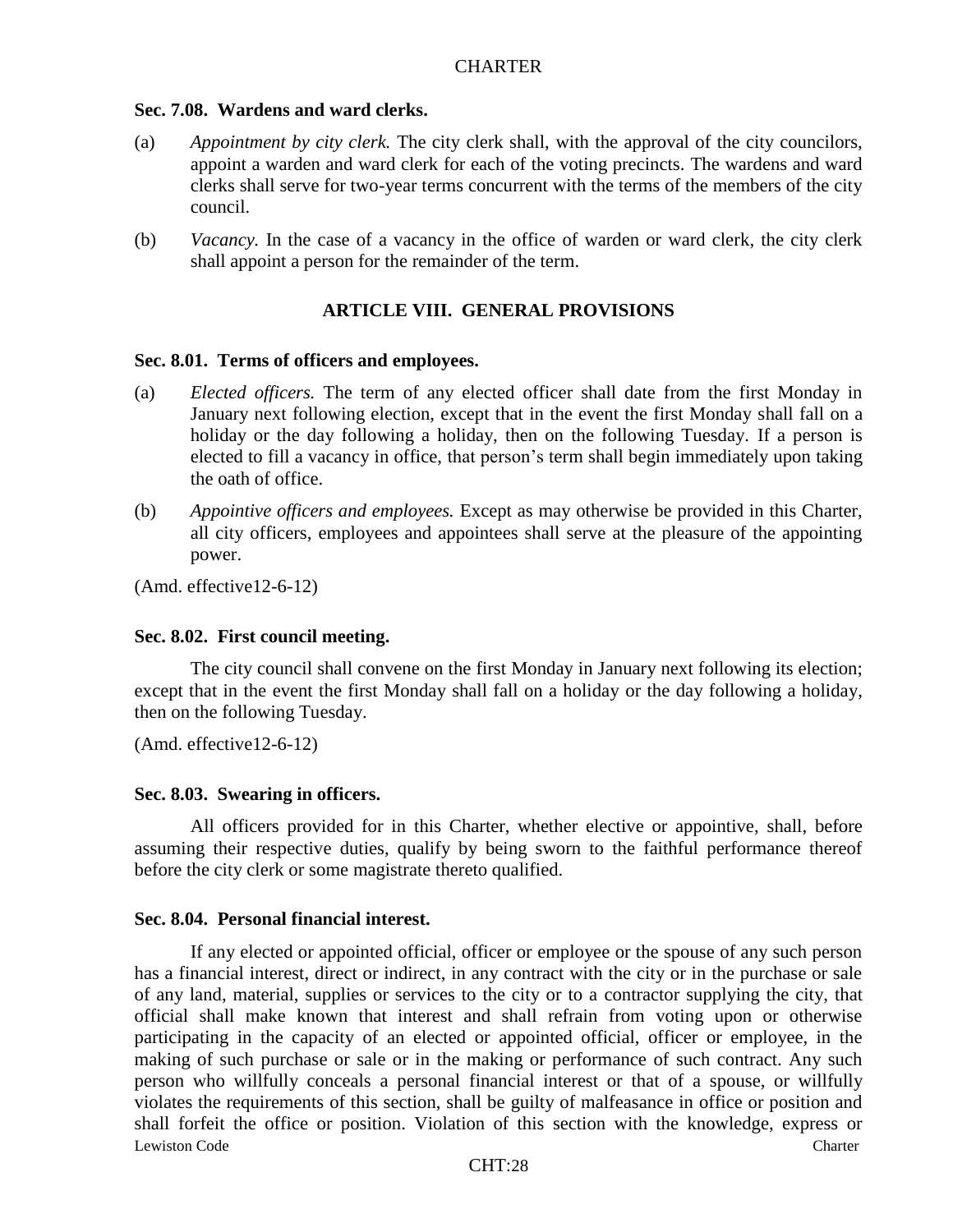implied, of the person or corporation contracting with or making a purchase from or a sale to the city, shall render the contract, purchase or sale voidable by the city.

#### **Sec. 8.05. Prohibitions.**

- (a) *Activities prohibited.* No person shall be appointed to or removed from or in any way favored or discriminated against with respect to any city position or appointive city administrative office because of race, sex, political or religious opinions or affiliations or on any other basis prohibited by statute of general application.
- (b) *Penalties.* Any person convicted of any crimes involving falsification in official matters, bribery, corrupt practices or obstructing governmental administration, as these crimes are defined in the Revised Statutes of Maine, as amended, shall be ineligible for a period of two (2) years following said conviction to hold any city office or employment, except as otherwise provided by law.
- (c) *Elective office.* Except as otherwise provided by law, no person who holds an appointive office in the city government or is an employee of the city, including the school department, shall hold an elective office in the city government. However, a person holding an elective office shall be eligible, during a term in office, to become a candidate for the same or another elective office. In the event such person is elected to the second office, a vacancy shall exist in the first office when such person qualifies for the second office. No person shall be a candidate for more than one (1) city elective office in the same city election.

(Amd. effective 12-6-12; Amd. effective 12-2-21)

## **Sec. 8.06. Reserved.**

#### **Sec. 8.07. Failure of appointment by mayor.**

Whenever there is a vacancy for sixty (60) calendar days or more in any office created under this Charter requiring appointment by the mayor, then such appointment shall be made by order of the city council, and not the mayor.

#### **Sec. 8.08. Reference to statute.**

Whenever reference is made to a statute, it shall include the statute as amended, and as hereafter amended, revised or replaced.

#### **Sec. 8.09. Periodic Charter Review.**

In calendar years ending in 1, the Mayor shall appoint a charter review committee composed of seven members who shall be residents of the city and who the Mayor determines to have a background in or understanding of city government and its operations. The committee shall undertake a comprehensive review of this charter and shall recommend to the city council amendments to the charter designed to improve the operations of city government, such recommendations to be made no later than the date established by the Mayor at the time the committee is established. (Amd. effective 12-6-12)